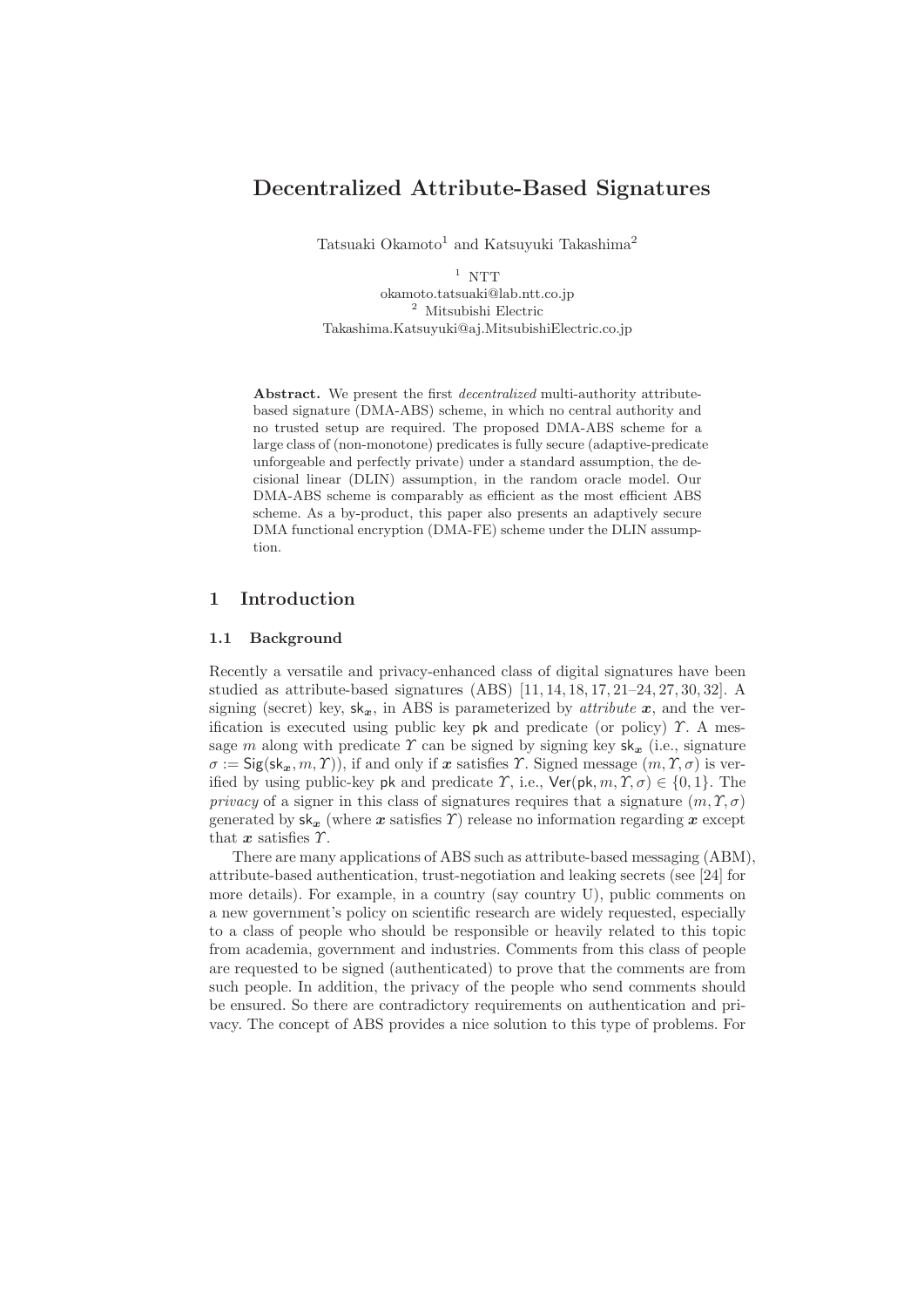example, a professor of University A sends a comment signed through ABS with a predicate such that  $((Affilation = University A \text{ OR } B \text{ OR } C)$  AND  $(Position$  $=$  Professor OR Lecturer)) OR ((Affiliation  $=$  Government of Country U) AND  $(Qualification = PhD)$ ) OR  $((Affilation = Company X OR Y OR Z)$  AND  $(Position$ = Chief Scientist OR Senior Manager)). A recipient of this signed comment can confirm that the signer of this comment is from the class of people, and the privacy is also preserved since there are too many people who satisfy the predicate and it is hard to identify the actual signer among so many possible signers due to the privacy condition of ABS.

The basic concept of ABS, however, has a serious problem that only a single authority exists in a system. Therefore, the single authority should issue to all users their secret keys (certificates/credentials) associated with all attributes in the system, i.e., all positions of all organizations (e.g., all positions of Universities A, B and C, Governments of Countries U, V and W, and Companies X, Y and Z). If the party is corrupted, the system will be totally broken.

To overcome the drawback, the concept of *multi-authority* (MA-)ABS, was introduced [23, 24, 27], in which there are multiple authorities and each authority is responsible for issuing a secret key associated with a category or sub-universe of attributes, i.e., a user obtains several secret keys, each of which is issued by each authority. For example, a professor of university A obtains a secret key (for the position) from university A, a secret key for the citizenship from country U, and a secret key for a consultant position from company X, where university A, country U and company X are individual authorities. An important requirement for MA-ABS is the security (unforgeability) against collusion attacks. For example, it is required that a professor of university A, Alice, with a secret key for her position and a student, Bob, with a secret key for his citizenship of country W cannot collude to forge a signature endorsed by a professor of university A with the citizenship of country W.

The existing MA-ABS schemes, however, still have a problem that a special central authority is required in addition to multiple authorities regarding attributes, and if the central authority is corrupted, the security (unforgeability) of the system will be totally broken. As a typical example, we show in the full version of this paper [26] that all MA-ABS schemes in [24] will be totally broken if the central authority is corrupted.

Any MA-ABS scheme with no central authority, *decentralized* MA-ABS (DMA-ABS) scheme, has not been proposed.

Recently, Lewko and Waters [20] presented the first DMA system for attributebased encryption (ABE) (but not for ABS). Their scheme, however, still has a problem. It requires a trusted setup of a parameter, composite number  $N :=$  $p_1p_2p_3$   $(p_1, p_2, p_3$  are primes) and a generator  $g_1$  of secret subgroup  $G_{p_1}$ . That is, there exists a trapdoor,  $(p_1, p_2, p_3)$ , and the security of the system will not be guaranteed by the security proof, if the trapdoor is compromised. In other words, their system requires a trusted setup. A generic conversion method from a composite-order-group-based system to a prime-order-group-based system has been presented by Lewko [19] and it may be applicable to the DMA-ABE scheme.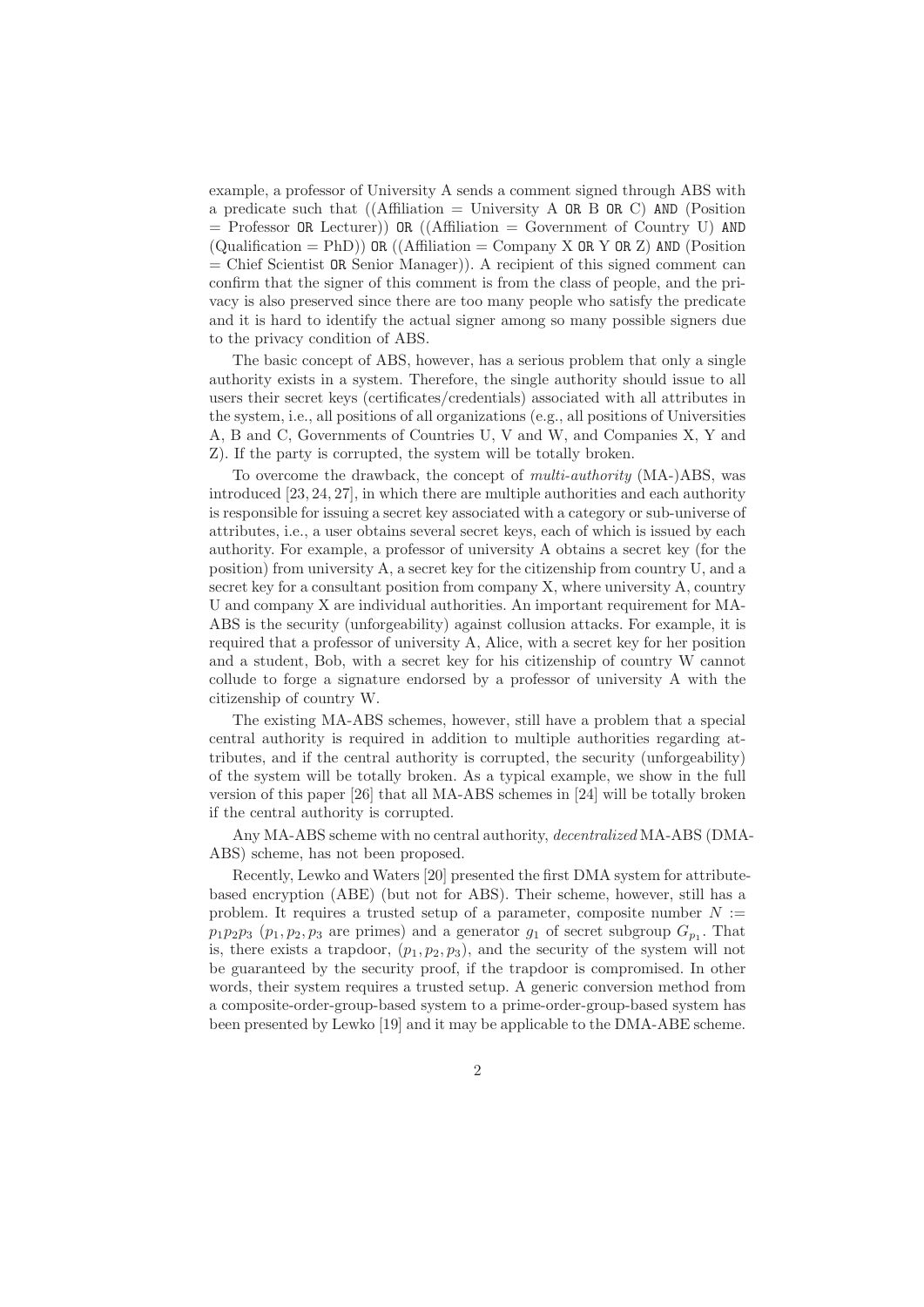#### **1.2 Our Results**

**–** This paper proposes the first DMA-ABS scheme, which supports a large class of relations, non-monotone access structures, in which no central authority exists and no global coordination is required except for the setting of a parameter for a prime order bilinear group and hash functions. Note that parameters for a prime order bilinear group on supersingular and some ordinary elliptic curves and specification of hash functions such as the SHA families can be available from public documents, e.g., ISO and FIPS official documents [16, 13] and [12], or can be included in the specification of the scheme. That is, no trusted setup is necessary in the proposed DMA-ABS system.

In the proposed DMA-ABS schemes, every process can be executed in a decentralized manner; any party can become an authority and issue a (piece of a) secret key to a user without interacting with any other party, and each user obtains a (piece of a) secret key from the associated authority without interacting with any other party. While enjoying such decentralized processes, the proposed schemes are still secure against collusion attacks. i.e., multiple pieces issued to a user by different authorities can form a (collusion resistant) single secret key, composed of the pieces, of the user.

**–** This paper also proposes a more general signature scheme, DMA functional signature (FS) scheme, which supports more general predicates, nonmonotone access structures combined with inner-product relations [25]. The proposed DMA-ABS scheme is a special case of the DMA-FS scheme, where the underlying inner-product relations are specialized to be two-dimensional inner-product relations for equality.

*Remark:* The general relations (non-monotone access structures combined with inner-product relations [25]) supported by the proposed DMA-FS scheme are:  $\boldsymbol{x} := (\vec{x}_1, \ldots, \vec{x}_i) \in \mathbb{F}_q^{n_1 + \cdots + n_i}$  for verification, and  $\Upsilon := (\hat{M}, (\vec{v}_1, \ldots, \vec{v}_i) \in \mathbb{F}_q^{n_1 + \cdots + n_i})$  for a secret level. The component-wise inner-product relations  $\mathbb{F}_q^{n_1+\cdots+n_i}$  for a secret key. The component-wise inner-product relations for attribute vector components, e.g.,  $\{\vec{x}_t \cdot \vec{v}_t = 0 \text{ or not } \}_{t \in \{1,\ldots,i\}}$ , are input to span program  $\hat{M}$ , and  $\hat{x}$  satisfies  $\hat{T}$  iff the truth-value vector of  $(T(\vec{x}_1 \cdot \vec{v}_1 = 0), \ldots, T(\vec{x}_i \cdot \vec{v}_i = 0))$  is accepted by span program  $\hat{M}$ . If the DMA-FS is specialized to DMA-ABS, then  $n_t := 2$ , i.e.,  $\vec{x}_t := (1, x_t)$  and  $\vec{v}_t := (v_t, -1)$ , where  $\vec{x}_t \cdot \vec{v}_t = 0$  iff  $x_t = v_t$ .

- **–** This paper proves that the proposed DMA-FS scheme is fully secure (adaptivepredicate unforgeable and perfectly private in the DMA security model) under the DLIN assumption in the random oracle model. It implies that the proposed DMA-ABS scheme is fully secure under the DLIN assumption in the random oracle model.
- **–** The efficiency of the DMA-ABS scheme is comparable to those of the existing ABS schemes (e.g., [24, 27]). See Table 1 in Section 4.5.
- **–** Although the main aim of this paper is to propose the first DMA-ABS scheme, there is a by-product, a new DMA-FE (or DMA-ABE) scheme, which is an adaptively secure DMA-FE scheme without a trusted setup under the DLIN assumption in the random oracle model.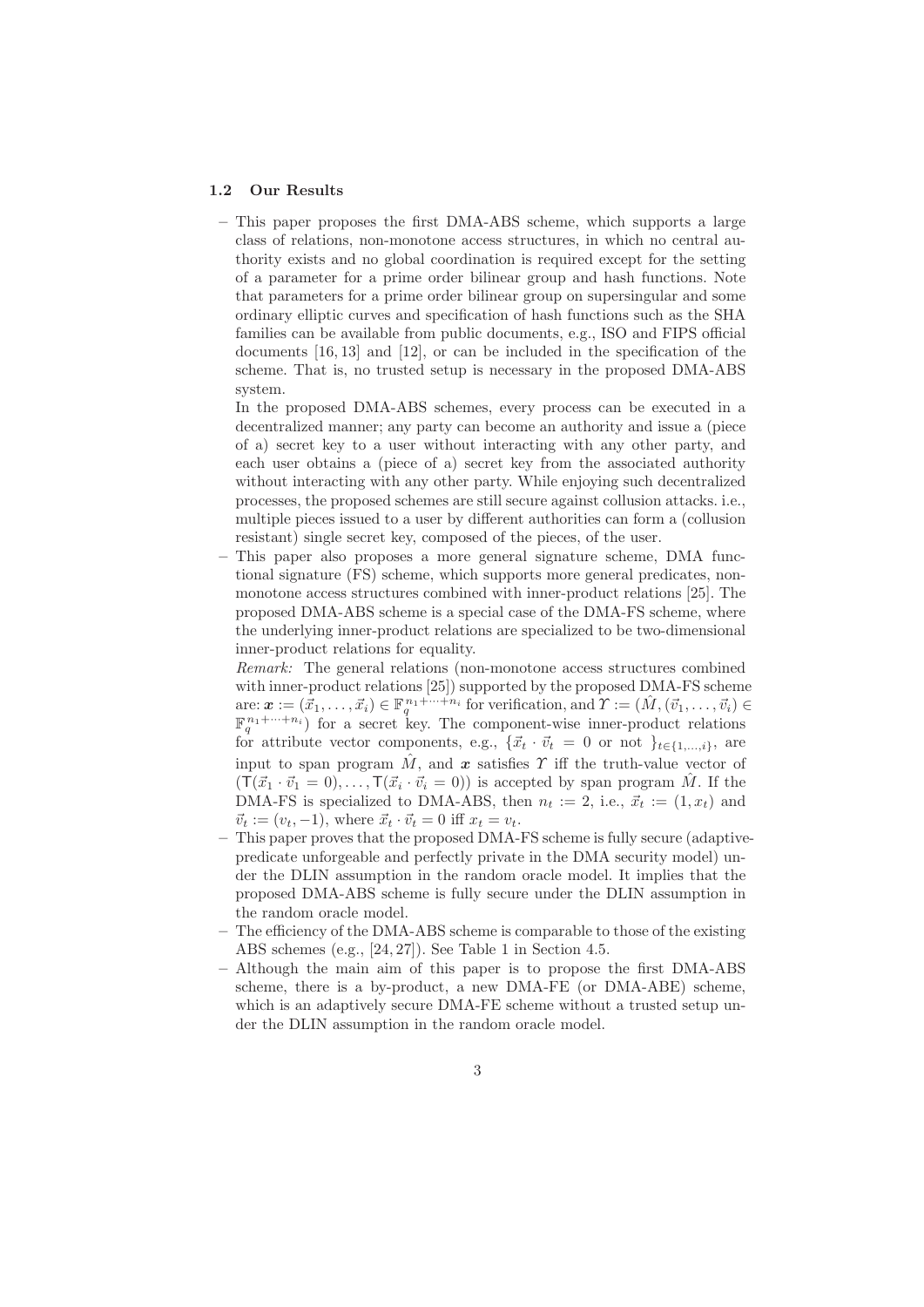Our DMA-ABS scheme is considered to be a natural extension of *ring signatures* [28, 29]. In ring signatures, no central authority and no trusted setup are required and every process is fully distributed. Our DMA-ABS also requires no central authority and no trusted setup and every process is fully distributed. In other words, ring signatures are a very special case of our DMA-ABS where the underlying predicate is just a disjunction and each authority is a user in a ring. For many applications of ring signatures, our DMA-ABS is more suitable. For example, in an application to whistle-blowing, an expose document on a financial scandal to a newspaper company would be better to be endorsed by someone with certain possible positions and qualifications related to the scandal than by someone in a list of real persons.

### **1.3 Key Techniques**

There are two major requirements for DMA-ABS, *(collusion resistant) unforgeability* and *privacy* in the decentralized multi-authority model. Our target is to construct a DMA-ABS scheme that is secure (unforgeable and private in the decentralized multi-authority model) under a *standard assumption*, the DLIN assumption. It is a challenging task even in the random oracle model. For some notations hereafter, see Section 1.5.

To realize such a DMA-ABS scheme, the top level strategy is based on Naor's paradigm [4], which is originally a conversion from identity-based encryption (IBE) to (ordinary) digital signatures, but in our case, an encryption counterpart, DMA-ABE, is converted to DMA-ABS. Therefore, DMA-ABE scheme is designed first, and then DMA-ABS is constructed on it.

To construct a DMA-ABE (or more generally DMA-FE) scheme for this purpose, we follow several established key ideas; dual pairing vector spaces (DPVS) [25, 27], global identifier gid [9], (random oracle) hashing of gid [20], dual system encryption [31, 20], and the linear transformation technique to produce  $(\delta \vec{x}_t, \ldots)_{\mathbb{B}^*_{t}}$  by using  $X_t$  (the master secret key of authority t) and  $\delta G :=$  $H(\text{gid}) \in \mathbb{G}$  [27], which is essentially different from the technique using  $H(\text{gid})$ in [20] (see Section 4.3 for the details). Note that, although our design strategy is based on Naor's paradigm, this paper directly proves the security of the proposed DMA-ABS scheme from the DLIN assumption.

A specific *central* space,  $\mathbb{V}_0$  ( $t = 0$ ), played an essential role in the security proof (based on the dual system encryption technique) of previous ABS and ABE (FS and FE) schemes in [25, 27]. No such a central space, however, is allowed in our DMA setting, where only spaces,  $\mathbb{V}_t$  ( $t = 1, \ldots$ ), generated by decentralized authorities are available. A crucial part of the key techniques in our DMA-ABS and DMA-ABE (DMA-FS and DMA-FE) schemes is to distribute the dual system encryption trick for the central space in the previous schemes into all the spaces.

More precisely, the secret-key and verification-text (where the negative term case in the span program, i.e.,  $\rho(i) = \neg(t, \vec{v}_i)$ , is used, for simplicity of expression) are of the forms of  $(\vec{x}_t, \delta \vec{x}_t, 0^{n_t}, 0^{n_t}, \ldots)_{\mathbb{B}^*_t}$  and  $(s_i \vec{v}_i, s'_i \vec{v}_i, 0^{n_t}, 0^{n_t}, \ldots)_{\mathbb{B}_t}$ , respectively. Here,  $s_i$  and  $s'_i$  are shares from an access structure with a signature.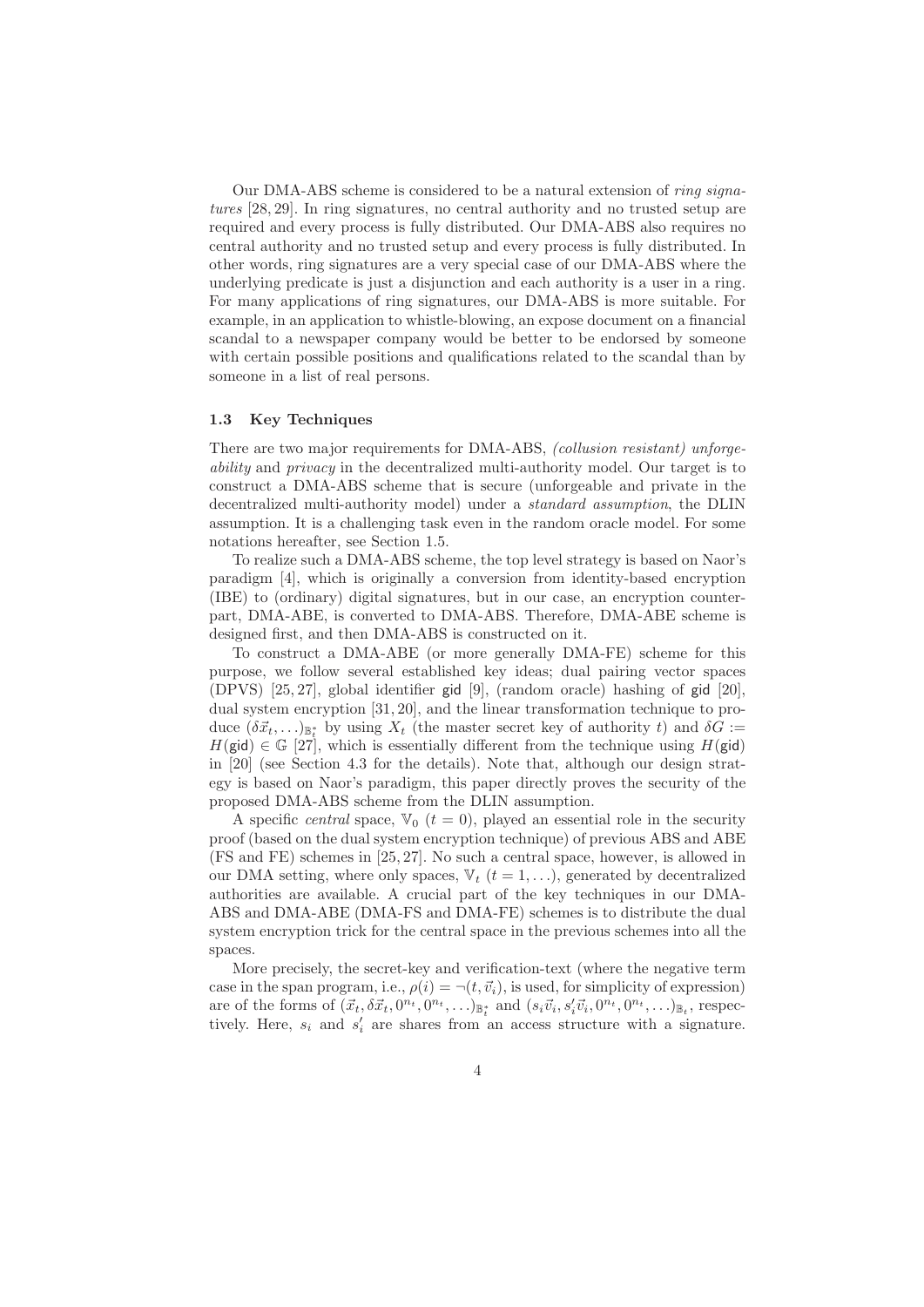Subspaces with  $\{s_i\vec{v}_i\}$  and  $\{\vec{x}_t\}$  are used for verification (or decryption), and subspaces with  $\{s'_i\vec{v}_i\}$  and  $\{\delta \vec{x}_t\}$  are for the *distributed* dual system encryption trick. To execute the trick over the subspaces, we develop a new technique, *swap* and conceptual change, in which 4-dimensional (in DMA-FS and DMA-FE,  $2n_t$ dimensional) hidden subspaces are employed for *semi-functional* forms of secretkeys and verification-texts. In the previous dual system encryption tricks [25, 27], the semi-functional form of secret-keys and verification-texts in a central space  $\mathbb{V}_0$  ( $t = 0$ ) played a key role. In our *distributed* dual system encryption trick, the left 2-dimensional subspaces in the 4-dimensional hidden subspaces are used for a computational change of secret-keys from DLIN and a conceptual change on key query restrictions. The right 2-dimensional subspaces are swapped with the left ones through a computational change from DLIN, and these subspaces for all  $\mathbb{V}_t$   $(t = 1, \ldots)$  play the key role in a distributed manner that corresponds to that of  $\mathbb{V}_0$   $(t = 0)$  in the previous schemes (see the full version [26]).

A new idea is also required to achieve the *privacy* condition for DMA-ABS, since no privacy condition is required for DMA-ABE or included in Naor's paradigm. Moreover, a *new re-randomization* technique should be developed in this paper to achieve the privacy of DMA-ABS, since the re-randomization technique for privacy in [27] is not effective in the DMA-ABS setting due to the fully distributed structure (see Section 4.2).

For more details on the techniques in the security proofs of DMA-ABS, see the full version [26].

### **1.4 Related Works**

1. The *mesh signatures* [5] are a variation of ring signatures, where the predicate is an access structure on a list of pairs comprising a message and public key  $(m_i, \mathbf{pk}_i)$ , and a valid mesh signature can be generated by a person who has enough standard signatures  $\sigma_i$  on  $m_i$ , each valid under  $pk_i$ , to satisfy the given access structure.

A crucial difference between mesh signatures and DMA-ABS is the security against the collusion of users. In mesh signatures, several users can collude by pooling their signatures together and create signatures that none of them could produce individually. That is, such collusion is considered to be legitimate in mesh signatures. In contrast, the security against collusion attacks is one of the basic requirements in ABS and DMA-ABS.

2. Another related concept is *anonymous credentials (ACs)* [2, 3, 6–8, 10]. The notion of ACs also provides a functionality for users to demonstrate anonymously possession of attributes, but the goals of ACs and (DMA-)ABS differ in several points.

As described in [24], ACs and (DMA-)ABS aim at different goals: ACs target very strong anonymity even in the registration phase, whereas under less demanding anonymity requirements in the registration phase, (DMA-)ABS aims to achieve more expressive functionalities, more efficient constructions and new applications. In addition, (DMA-)ABS is a signature scheme and a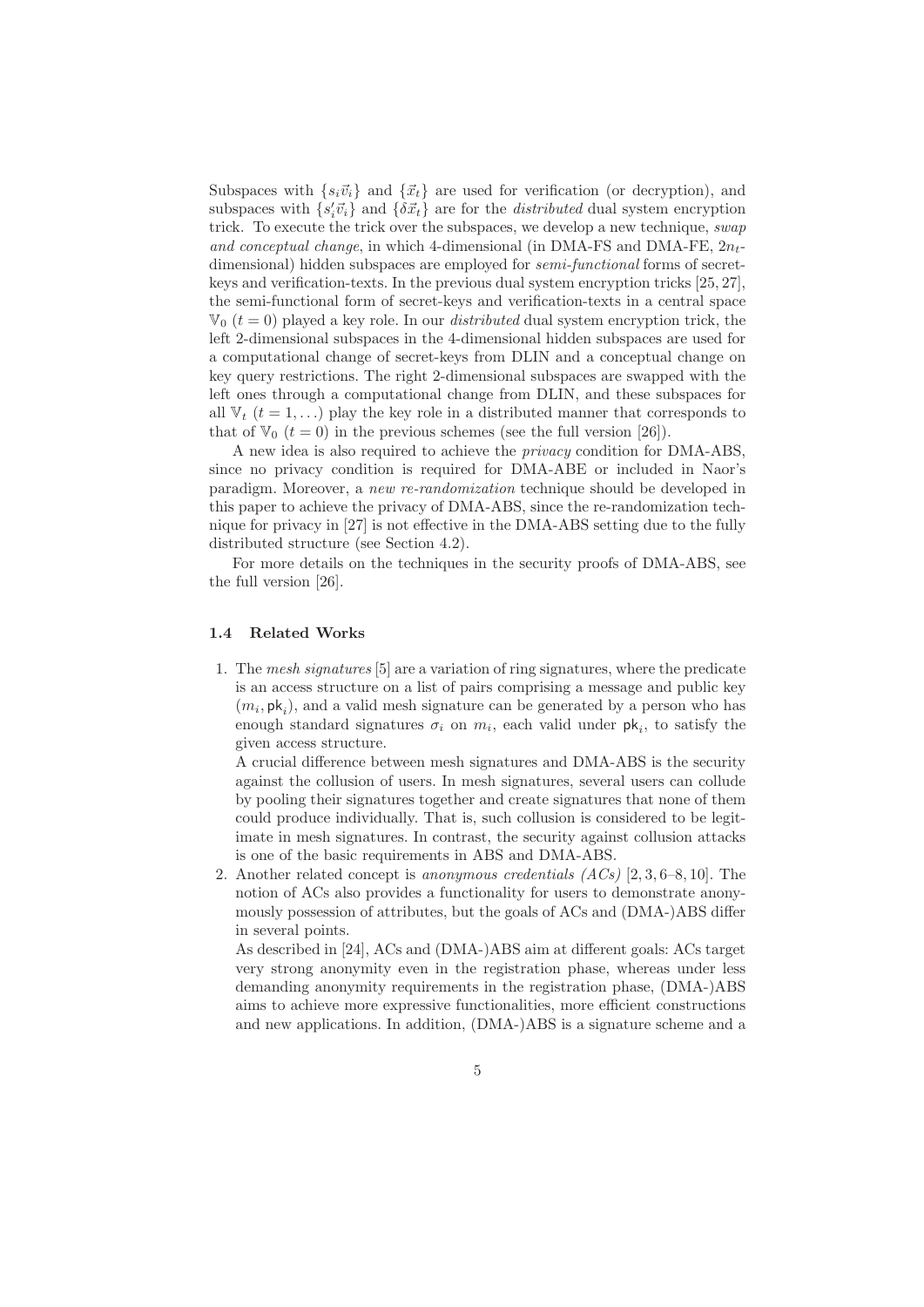simpler primitive compared with ACs. See the full version of this paper [26] for more details.

#### **1.5 Notations**

When A is a random variable or distribution,  $y \stackrel{\mathbb{R}}{\leftarrow} A$  denotes that y is randomly selected from A according to its distribution. When A is a set,  $y \stackrel{\cup}{\leftarrow} A$  denotes that  $y$  is uniformly selected from  $A$ . We denote the finite field of order  $q$  by  $\mathbb{F}_q$ , and  $\mathbb{F}_q \setminus \{0\}$  by  $\mathbb{F}_q^{\times}$ . A vector symbol denotes a vector representation over  $\mathbb{F}_q^{\tau'}$ , e.g.,  $\vec{x}$  denotes  $(x_1,\ldots,x_n) \in \mathbb{F}_q^n$ . For two vectors  $\vec{x} = (x_1,\ldots,x_n)$  and  $\vec{v} = (v_1, \ldots, v_n), \vec{x} \cdot \vec{v}$  denotes the inner-product  $\sum_{i=1}^n x_i v_i$ . The vector  $\vec{0}$  is abused as the zero vector in  $\mathbb{F}_q^n$  for any n.  $X^T$  denotes the transpose of matrix X.  $I_\ell$  and  $0_{\ell}$  denote the  $\ell \times \ell$  identity matrix and the  $\ell \times \ell$  zero matrix, respectively. A bold face letter denotes an element of vector space V, e.g.,  $x \in V$ . When  $b_i \in V$  (i =  $1,\ldots,n$ , span $\langle b_1,\ldots,b_n \rangle \subseteq V$  (resp. span $\langle \vec{x}_1,\ldots,\vec{x}_n \rangle$ ) denotes the subspace generated by  $\mathbf{b}_1,\ldots,\mathbf{b}_n$  (resp.  $\vec{x}_1,\ldots,\vec{x}_n$ ). For bases  $\mathbb{B} := (\mathbf{b}_1,\ldots,\mathbf{b}_N)$  and  $\mathbb{B}^* := (\mathbf{b}_1^*, \ldots, \mathbf{b}_N^*)$  and  $\mathbb{B}^* := (\mathbf{b}_1, \ldots, \mathbf{b}_N^*)$  and  $\mathbb{B}^*$ .  $(b_1^*, \ldots, b_N^*), (x_1, \ldots, x_N)_\mathbb{B} := \sum_{i=1}^N x_i b_i$  and  $(y_1, \ldots, y_N)_{\mathbb{B}^*} := \sum_{i=1}^N y_i b_i^*.$  For a format of attribute vectors  $\vec{n} := (d; n_1, \ldots, n_d)$  that indicates dimensions of  $j-1 \t n_t-j$  $n_t-j$ 

vector spaces,  $\vec{e}_{t,j}$  denotes the canonical basis vector  $(\overbrace{0\cdots 0}^{0}, 1, \overbrace{0\cdots 0}^{0}) \in \mathbb{F}_{q}^{n_t}$  for  $t = 1, \ldots, d$  and  $j = 1, \ldots, n_t$ .  $GL(n, \mathbb{F}_q)$  denotes the general linear group of degree *n* over  $\mathbb{F}_q$ .

# **2 Dual Pairing Vector Spaces by Direct Product of Symmetric Pairing Groups**

**Definition 1.** *"Symmetric bilinear pairing groups"*  $(q, \mathbb{G}, \mathbb{G}_T, G, e)$  *are a tuple of a prime q, cyclic additive group*  $\mathbb{G}$  *and multiplicative group*  $\mathbb{G}_T$  *of order q,*  $G \neq 0 \in \mathbb{G}$ , and a polynomial-time computable nondegenerate bilinear pairing  $e : \mathbb{G} \times \mathbb{G} \to \mathbb{G}_T$  *i.e.,*  $e(sG, tG) = e(G, G)^{st}$  and  $e(G, G) \neq 1$ . Let  $\mathcal{G}_{\text{bpg}}$  be an *algorithm that takes input* 1<sup>λ</sup> *and outputs a description of bilinear pairing groups*  $(q, \mathbb{G}, \mathbb{G}_T, G, e)$  *with security parameter*  $\lambda$ *.* 

**Definition 2.** *"Dual pairing vector spaces (DPVS)"*  $(q, \mathbb{V}, \mathbb{G}_T, \mathbb{A}, e)$  *by a direct* product of symmetric pairing groups  $(q, \mathbb{G}, \mathbb{G}_T, G, e)$  are a tuple of prime q, N-N

*dimensional vector space* V :=  $\widetilde{\mathbb{G}\times\cdots\times\mathbb{G}}$  *over*  $\mathbb{F}_q$ *, cyclic group*  $\mathbb{G}_T$  *of order* i−1 N−i

q, canonical basis  $A := (\boldsymbol{a}_1, \ldots, \boldsymbol{a}_N)$  of  $V$ *, where*  $\boldsymbol{a}_i := (0, \ldots, 0, G, 0, \ldots, 0)$ *,* and pairing  $e : V \times V \rightarrow \mathbb{G}_T$  (Symbol e is abysed as pairing for  $\mathbb{G}$  and for  $V$ ) *and pairing*  $e : \mathbb{V} \times \mathbb{V} \to \mathbb{G}_T$ *. (Symbol e is abused as pairing for*  $\mathbb{G}$  *and for*  $\mathbb{V}$ *.) The pairing is defined by*  $e(x, y) := \prod_{i=1}^{N} e(G_i, H_i) \in \mathbb{G}_T$  where  $x := (G_1, \ldots, G_N) \in \mathbb{V}$  and  $y := (H_1, \ldots, H_N) \in \mathbb{V}$ . This is nondegenerate bilinear *i.e.*  $G_N$ )  $\in$  V and  $\mathbf{y} := (H_1, \ldots, H_N) \in$  V. This is nondegenerate bilinear i.e.,<br> $e(\mathbf{s}\mathbf{r}, t\mathbf{u}) = e(\mathbf{r}, \mathbf{u})^{st}$  and if  $e(\mathbf{r}, \mathbf{u}) = 1$  for all  $\mathbf{u} \in \mathbb{N}$  then  $\mathbf{r} = 0$  For all  $e(sx, ty) = e(x, y)^{st}$  *and if*  $e(x, y) = 1$  *for all*  $y \in V$ *, then*  $x = 0$ *. For all i* and *j*,  $e(a_i, a_j) = e(G, G)^{\delta_{i,j}}$  where  $\delta_{i,j} = 1$  if  $i = j$ , and 0 otherwise, and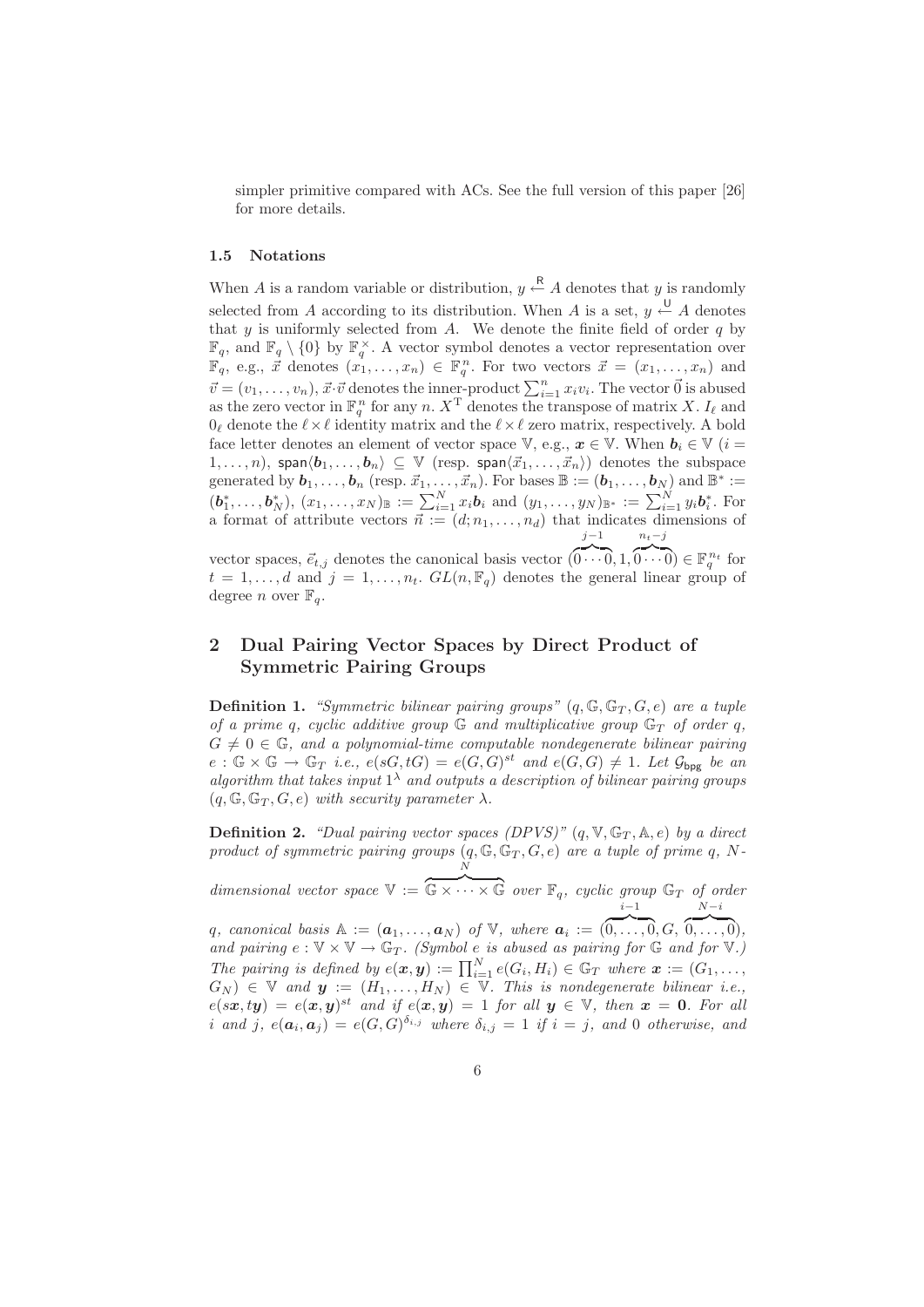$e(G, G) \neq 1 \in \mathbb{G}_T$ . DPVS generation algorithm  $\mathcal{G}_{\text{dpvs}}$  takes input  $1^{\lambda}$  ( $\lambda \in \mathbb{N}$ ) *and*  $N \in \mathbb{N}$ *, and outputs a description of param*<sub>V</sub> :=  $(q, \mathbb{V}, \mathbb{G}_T, \mathbb{A}, e)$  *with security parameter*  $\lambda$  *and*  $N$ -dimensional  $\nabla$ *. It can be constructed by using*  $\mathcal{G}_{\text{bpg}}$ *.* 

For the asymmetric version of DPVS,  $(q, \mathbb{V}, \mathbb{V}^*, \mathbb{G}_T, \mathbb{A}, \mathbb{A}^*, e)$ , see Appendix A.2 in the full version of [25].

# **3 Non-Monotone Access Structures with Inner-Product Relations**

### **3.1 Span Programs and Non-Monotone Access Structures**

**Definition 3 (Span Programs [1]).** Let  $\{p_1, \ldots, p_n\}$  be a set of variables. A *span program over*  $\mathbb{F}_q$  *is a labeled matrix*  $\hat{M} := (M, \rho)$  where M *is a*  $(\ell \times r)$  *matrix over*  $\mathbb{F}_q$  *and*  $\rho$  *is a labeling of the rows of* M *by literals from*  $\{p_1, \ldots, p_n, \neg p_1, \ldots, \varphi_n\}$  $\neg p_n$  *(every row is labeled by one literal), i.e.,*  $\rho: \{1, \ldots, \ell\} \to \{p_1, \ldots, p_n, \neg p_1, \ldots, p_n\}$  $..., \neg p_n$ *. A span program accepts or rejects an input by the following criterion. For every input sequence*  $\delta \in \{0,1\}^n$  *define the submatrix*  $M_{\delta}$  *of*  $M$  *consisting of those rows whose labels are set to 1 by the input* δ*, i.e., either rows labeled by some*  $p_i$  *such that*  $\delta_i = 1$  *or rows labeled by some*  $\neg p_i$  *such that*  $\delta_i = 0$ *.*  $(i.e., \gamma : \{1, \ldots, \ell\} \rightarrow \{0, 1\}$  *is defined by*  $\gamma(j) = 1$  *if*  $[\rho(j) = p_i] \wedge [\delta_i = 1]$  *or*  $[\rho(j) = \neg p_i] \wedge [\delta_i = 0]$ *, and*  $\gamma(j) = 0$  *otherwise.*  $M_\delta := (M_j)_{\gamma(j)=1}$ *, where*  $M_j$  *is the* j*-th row of* M*.)*

*The span program*  $\hat{M}$  *accepts*  $\delta$  *if and only if*  $\vec{1} \in \text{span}\langle M_{\delta} \rangle$ , *i.e., some linear combination of the rows of*  $M_{\delta}$  *gives the all one vector* 1*. (The row vector has the value 1 in each coordinate.) A span program computes a Boolean function* f *if it accepts exactly those inputs*  $\delta$  *where*  $f(\delta)=1$ *.* 

*A span program is called monotone if the labels of the rows are only the positive literals*  $\{p_1, \ldots, p_n\}$ *. Monotone span programs compute monotone functions. (So, a span program in general is "non"-monotone.)*

We assume that no row  $M_i$   $(i = 1, \ldots, \ell)$  of the matrix M is 0. We now introduce a non-monotone access structure with evaluating map  $\gamma$  by using the inner-product of attribute vectors, that is employed in the proposed DMA-ABS (and DMA-FS, DMA-FE) scheme.

**Definition 4 (Inner-Products of Attribute Vectors and Access Structures).**  $\mathcal{U}_t$   $(t = 1, \ldots, d \text{ and } \mathcal{U}_t \subset \{0, 1\}^*)$  is a sub-universe, a set of attributes, *each of which is expressed by a pair of sub-universe id and*  $n_t$ -dimensional vector, *i.e.,*  $(t, \vec{v})$ *, where*  $t \in \{1, \ldots, d\}$  *and*  $\vec{v} \in \mathbb{F}_q^{n_t} \setminus \{\vec{0}\}.$ 

*We now define such an attribute to be a variable*  $p$  *of a span program*  $M :=$  $(M, \rho)$ *, i.e.,*  $p := (t, \vec{v})$ *. An access structure* S *is a span program*  $\hat{M} := (M, \rho)$ *along with variables*  $p := (t, \vec{v}), p' := (t', \vec{v}'), \ldots, i.e., \mathbb{S} := (M, \rho)$  *such that*  $\rho$ :  $\{1,\ldots,\ell\} \rightarrow \{(t,\vec{v}), (t',\vec{v}'),\ldots,-(t,\vec{v}), \neg(t',\vec{v}'),\ldots\}.$  Let  $\Gamma$  be a set of attributes,  $i.e., \Gamma := \{(t, \vec{x}_t) \mid \vec{x}_t \in \mathbb{F}_q^{n_t} \setminus \{\vec{0}\}, 1 \leq t \leq d\},\$  where t *runs through some subset of* {1,...,d}*, not necessarily the whole indices.*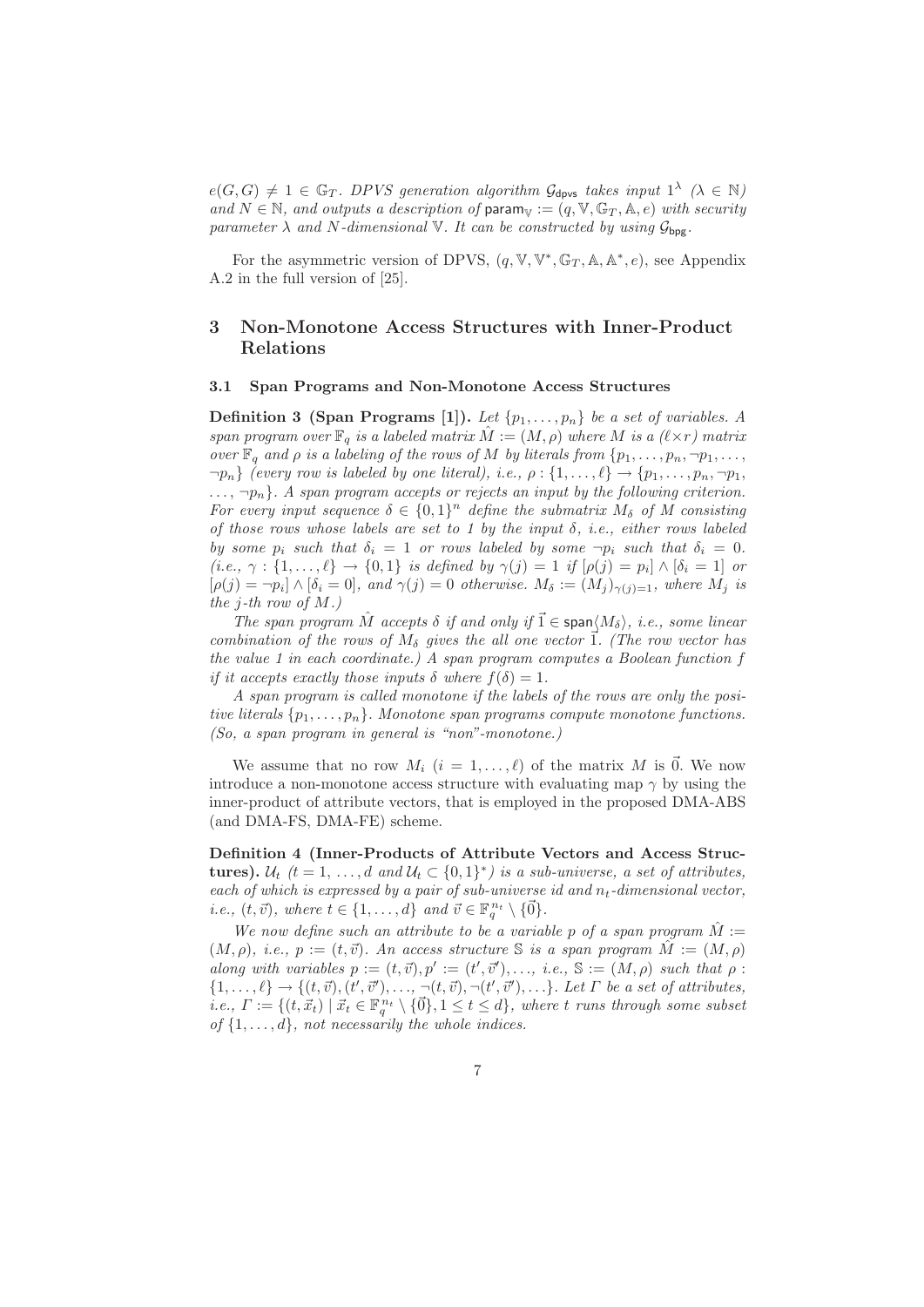*When*  $\Gamma$  *is given to access structure* S, map  $\gamma : \{1, \ldots, \ell\} \rightarrow \{0, 1\}$  *for span program*  $\tilde{M} := (M, \rho)$  *is defined as follows: For*  $i = 1, \ldots, \ell$ , set  $\gamma(i) = 1$  *if*  $[\rho(i)=(t,\vec{v}_i)] \wedge [(t,\vec{x}_t) \in \Gamma] \wedge [\vec{v}_i \cdot \vec{x}_t = 0] \text{ or } [\rho(i) = \neg(t,\vec{v}_i)] \wedge [(t,\vec{x}_t) \in \Gamma]$  $\wedge [\vec{v}_i \cdot \vec{x}_t \neq 0]$ *. Set*  $\gamma(i) = 0$  *otherwise.* 

*Access structure*  $\mathbb{S} := (M, \rho)$  *accepts*  $\Gamma$  *iff*  $\vec{1} \in \text{span}\langle (M_i)_{\gamma(i)=1} \rangle$ .

**Remark 1** The simplest form of the inner-product relations in the above-mentioned access structures, that is for ABS and ABE, is a special case when  $n_t = 2$ for all  $t \in \{1, ..., d\}$ , and  $\vec{x} := (1, x)$  and  $\vec{v} := (v, -1)$ . Hence,  $(t, \vec{x}_t) :=$  $(t,(1, x_t))$  and  $(t,\vec{v}_i) := (t,(v_i,-1))$ , but we often denote them shortly by  $(t, x_t)$ and  $(t, v_i)$ . Then,  $\mathbb{S} := (M, \rho)$  such that  $\rho : \{1, \ldots, \ell\} \to \{(t, v), (t', v'), \ldots\}$  $\neg(t, v), \neg(t', v'), \dots\}$   $(v, v', \dots \in \mathbb{F}_q)$ , and  $\Gamma := \{(t, x_t) \mid x_t \in \mathbb{F}_q, 1 \le t \le d\}.$ 

When  $\Gamma$  is given to access structure S, map  $\gamma : \{1, \ldots, \ell\} \to \{0, 1\}$  for span program  $\hat{M} := (M, \rho)$  is defined as follows: For  $i = 1, \ldots, \ell$ , set  $\gamma(i) = 1$ if  $[\rho(i)=(t, v_i)] \wedge [(t, x_t) \in \Gamma] \wedge [v_i = x_t]$  or  $[\rho(i) = \neg(t, v_i)] \wedge [(t, x_t) \in \Gamma]$  $\wedge [v_i \neq x_t]$ . Set  $\gamma(i) = 0$  otherwise.

**Remark 2** When a user has multiple attributes in a sub-universe (category)  $t$ , we can employ dimension  $n_t > 2$ . For instance, a professor (say Alice) in the science faculty of a university is also a professor in the engineering faculty of this university. If the attribute authority of this university manages sub-universe  $t :=$ "faculties of this university", Alice obtains a secret key for  $(t, \vec{x}_t)$  :=  $(1, -(a +$  $(b), ab) \in \mathbb{F}_q^3$  with  $a :=$  "science" and  $b :=$  "engineering" from the authority. When a user verifies a signature for an access structure with a single negative attribute  $\neg(t, \text{``science''})$ , the verification text is encoded as  $\neg(t, \vec{v}_i := (a^2, a, 1))$ with a := "science". Since  $\vec{x}_t \cdot \vec{v}_i = 0$ , Alice cannot make a valid signature for an access structure with the negative attribute  $\neg(t, \text{ "science").}$  For such a case with  $n_t > 2$ , see the full version [26] with our DMA-FS scheme.

We now construct a secret-sharing scheme for a span program.

**Definition 5.** *A secret-sharing scheme for span program*  $\hat{M} := (M, \rho)$  *is:* 

- *1. Let*  $M$  be  $\ell \times r$  *matrix. Let column vector*  $\vec{f}^T := (f_1, \ldots, f_r)^T \stackrel{\cup}{\leftarrow} \mathbb{F}_q^r$ *. Then,*  $s_0 := \vec{1} \cdot \vec{f}^T = \sum_{k=1}^r f_k$  *is the secret to be shared, and*  $\vec{s}^T := (s_1, \ldots, s_\ell)^T :=$  $M \cdot \vec{f}^T$  *is the vector of*  $\ell$  *shares of the secret*  $s_0$  *and the share*  $s_i$  *belongs to*  $\rho(i)$ .
- 2. If span program  $\hat{M} := (M, \rho)$  accept  $\delta$ , or access structure  $\mathbb{S} := (M, \rho)$  accepts  $\Gamma$ , *i.e.*,  $\overline{1} \in \text{span} \langle (M_i)_{\gamma(i)=1} \rangle$  with  $\gamma : \{1, \ldots, \ell\} \to \{0, 1\}$ , then there exist *constants*  $\{\alpha_i \in \mathbb{F}_q \mid i \in I\}$  *such that*  $I \subseteq \{i \in \{1, \ldots, \ell\} \mid \gamma(i) = 1\}$  *and*  $\sum_{i\in I}\alpha_i s_i = s_0$ . Furthermore, these constants  $\{\alpha_i\}$  can be computed in time *polynomial in the size of matrix* M*.*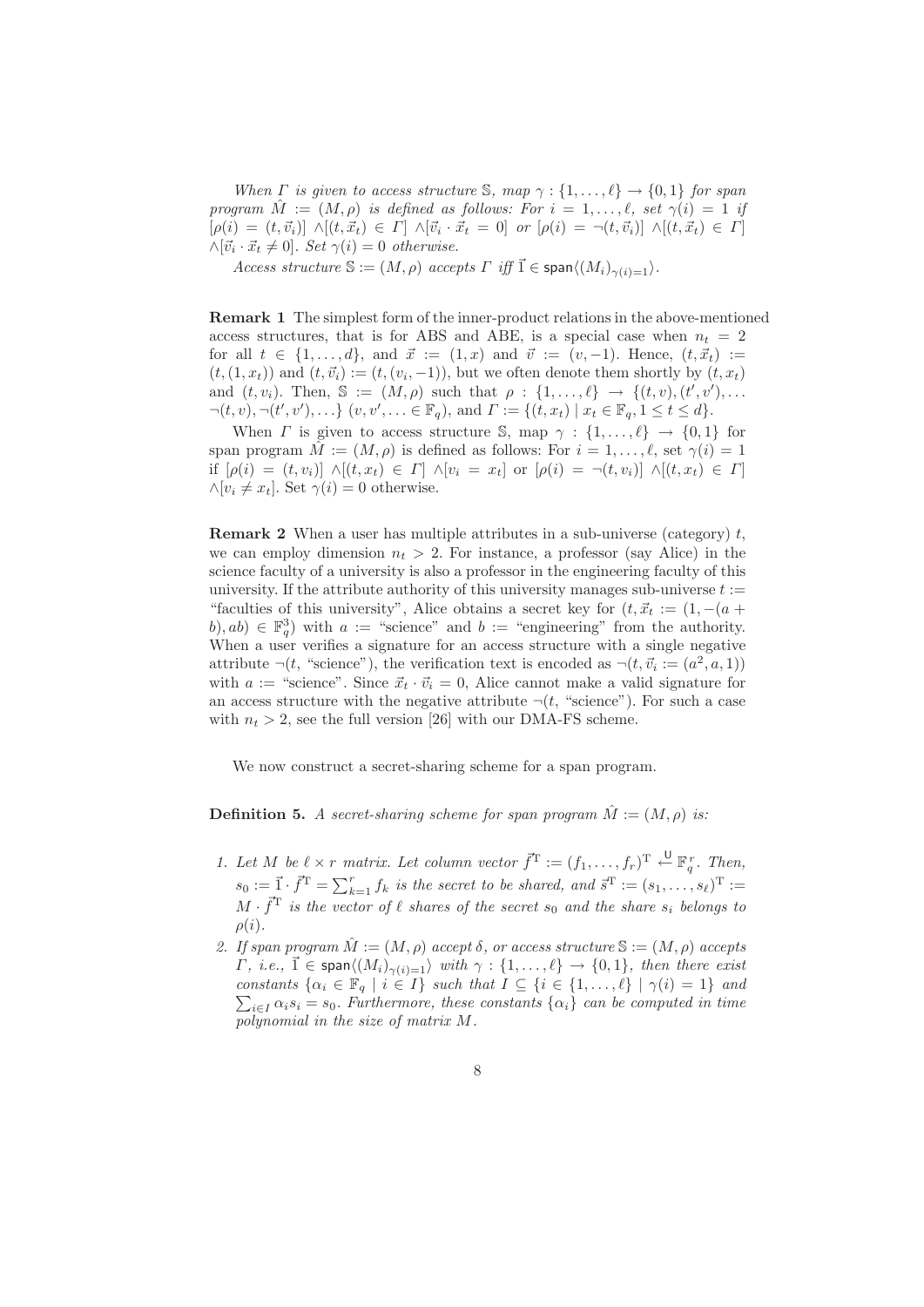# **4 Decentralized Multi-Authority Attribute-Based Signatures (DMA-ABS)**

### **4.1 Definitions for DMA-ABS**

**Definition 6 (Decentralized Multi-Authority ABS : DMA-ABS).** *A decentralized multi-authority ABS scheme consists of the following algorithms/protocols.*

- GSetup *A party runs the algorithm*  $GSetup(1^{\lambda})$  *which outputs a global parameter* gparam*. The party publishes* gparam*.*
- ASetup *An attribute authority*  $t$  ( $1 \le t \le d$ ) who wishes to issue attributes runs ASetup(gparam,  $t, n_t$ ) *which outputs an attribute-authority public key*  $apk_t$ *and an attribute-authority secret key* ask<sub>t</sub>. The attribute authority t publishes  $a$ pk<sub>t</sub> and stores  $a$ sk<sub>t</sub>.
- AttrGen *When an attribute authority* t *issues user* gid *a secret key associated with an attribute*  $x_t$ , *it runs* AttrGen(gparam, t, ask<sub>t</sub>, gid,  $x_t$ ) *that outputs an attribute secret key* usk<sub>gid,(t,x<sub>t</sub>)</sub>. The attribute authority gives usk<sub>gid,(t,x<sub>t</sub>)</sub> *to the user.*
- Sig *This is a randomized algorithm. A user signs message* m *with claim-predicate*  $(a \csc s \ structure) \mathbb{S} := (M, \rho)$ *, only if there is a set of attributes*  $\Gamma$  *such that* S *accepts*  $\Gamma$ *, the user has obtained a set of keys* {usk<sub>gid,(t,x<sub>t</sub>)</sub> | (t,x<sub>t</sub>) ∈ Γ} *from the attribute authorities. Then signature* σ *can be generated using*

 $\mathsf{Sig}(\mathsf{gparam},\{\mathsf{apk}_t,\mathsf{usk}_{\mathsf{gid},(t,x_t)}\},~m,~\mathbb{S}),~where~\mathsf{usk}_{\mathsf{gid},(t,x_t)} \overset{\mathsf{R}}{\leftarrow} \mathsf{AttrGen}(\mathsf{gparam},$  $t$ , ask<sub>t</sub>, gid,  $x_t$ ).

Ver *To verify signature* σ *on message* m *with claim-predicate (access structure*) S, using a set of public keys for relevant authorities  $\{apk_t\}$ , a user *runs* Ver(gparam,  $\{apk_t\}, m, S, \sigma\}$  *which outputs boolean value* accept := 1 *or*  $reiect := 0.$ 

**Definition 7 (Perfect Privacy of DMA-ABS).** *A DMA-ABS scheme is per-* $\emph{fectly private, if, for all  $\emph{span}\leftarrow^{\rm R}$   $\emph{GSetup}(1^{\lambda}), \emph{for all}$   $\emph{(ask_t,apk_t)}\leftarrow^{\rm R}$   $\emph{ASetup}(1^{\lambda})$$  $g$ param, t) (1  $\le t \le d$ ), all *messages* m, all attribute sets  $\Gamma_1$  associated with  $\text{gid}_1$ and  $\Gamma_2$  associated with  $\text{gid}_2$ , all signing keys  $\{\textsf{usk}_{t,1} \leftarrow^{\mathsf{R}} \textsf{AttrGen}(\textsf{gparam}, t, \textsf{ask}_t,$  $\{\textsf{gid}_1,x_{t,1})\}_{(t,x_{t,1})\in \varGamma_1}$  and  $\{\textsf{usk}_{t,2} \overset{\mathsf{R}}{\leftarrow} \textsf{AttrGen}(\textsf{gparam},t,\textsf{ask}_t,\, \textsf{gid}_2,x_{t,2})\}_{(t,x_{t,2})\in \varGamma_2},$ *all access structures*  $\mathbb S$  *such that*  $\mathbb S$  *accepts*  $\Gamma_1$  *and*  $\mathbb S$  *accepts*  $\Gamma_2$ *, the distributions*  $\mathsf{Sig}(\mathsf{gparam}, \{\mathsf{apk}_t, \mathsf{usk}_{t,1} \mid (t, x_{t,1}) \in \varGamma_1\}, m, \mathbb{S}) \text{ and } \mathsf{Sig}(\mathsf{gparam}, \{\mathsf{apk}_t, \mathsf{usk}_{t,2} \mid$  $(t, x_{t,2}) \in \Gamma_2$ , m, S) are equal.

Note that the above definition of perfect privacy is weaker than that in [24], since the attribute authorities are assumed to be honest in our definition, while they can be malicious in [24].

For a DMA-ABS scheme with perfect privacy, we define algorithm AltSig( gparam,  $\{apk_t, ask_t\}$ ,  $m$ , S) with S and master key ask<sub>t</sub> instead of  $\Gamma$  and

 $\{\textsf{usk}_{\textsf{gid},(t,x_t)}\}_{(t,x_t)\in\varGamma}$ : First, generate usk<sub>gid, $(t,x_t)\stackrel{\mathsf{R}}{\leftarrow}$  AttrGen(gparam, t, ask<sub>t</sub>, gid,</sub>  $(x_t)$  for arbitrary  $\varGamma:=\{(t,x_t)\}$  which satisfies S, then  $\sigma\stackrel{\mathsf{R}}{\leftarrow}$  Sig(gparam, {apk<sub>t</sub>, usk<sub>gid,(t,xt)</sub>, m, S). Return  $\sigma$ .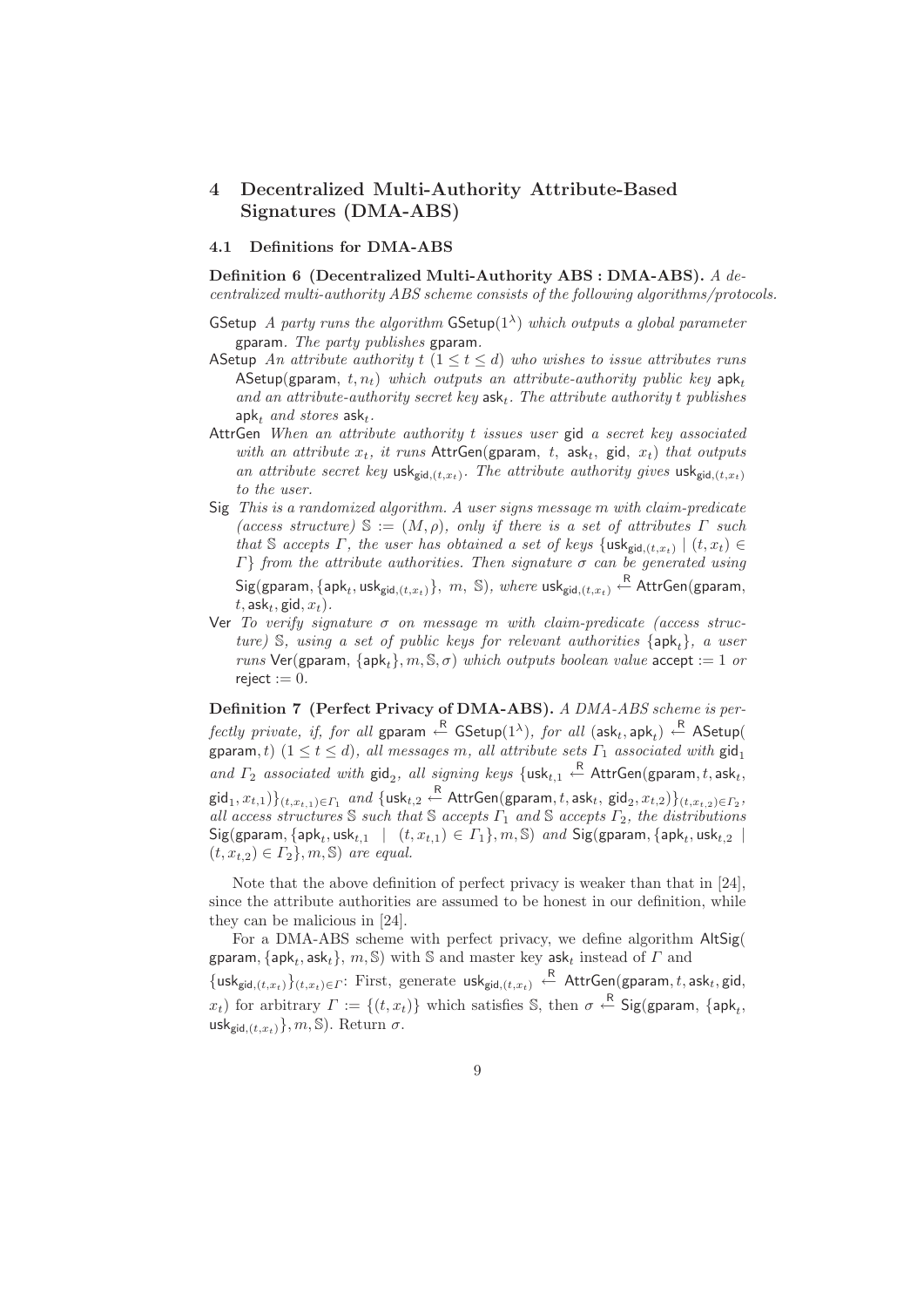Let T be the set of authorities. We assume each attribute is assigned to one authority.

**Definition 8 (Unforgeability of DMA-ABS).** *For an adversary* A*, we de*fine  $\text{Adv}_{\mathcal{A}}^{\text{DMA-ABS,UF}}(\lambda)$  *to be the success probability in the following experiment for any security parameter* λ*. A DMA-ABS scheme is unforgeable if the success probability of any polynomial-time adversary* A *is negligible:*

- 1. Run gparam  $\stackrel{R}{\leftarrow}$  GSetup(1<sup> $\lambda$ </sup>) and give gparam to adversary A. For author $i$ *ties*  $t \in T$ *, run* (ask<sub>t</sub>, apk<sub>t</sub>)  $\stackrel{\ {\sf R}}{\leftarrow}$  ASetup(gparam) *and give* {apk<sub>t</sub>}<sub>t∈T</sub> *to*  ${\cal A}$ *. Adversary* A specifies a set  $\widetilde{T} \subset T$  of corrupt attribute authorities, and gets  $\left\{ \mathsf{ask}_t \right\}_{t \in \widetilde{T}}$ .
- *2. The adversary* A *is given access to oracles* AttrGen *and* AltSig *with queries including attribute authorities, t, from*  $S := T \setminus T$  *alone.*
- 3. At the end, the adversary outputs  $(m', S', \sigma')$ .

*Let*  $\Gamma_{\text{gid}} := \{(t, x_t) \mid (t \in S, x_t, \text{gid}) \text{ is queried to AttrGen oracle by } A\}$ *. We say the adversary succeeds, if*  $(m', S')$  *was never queried to* AltSig *oracle,* S' *does not accept* Γgid *for any* gid*,* S *includes attributes authorities,* t*, from* S *alone, and*  $\mathsf{Ver}(\mathsf{pk}, m', \mathbb{S}', \sigma') = 1.$ 

**Remark 3** The unforgeability defined above ensures that adversary A cannot forge a signature regarding uncorrupt authorities even if A makes key and signature queries to uncorrupt authorities. That is, the forging capability of any  $A$  is limited or localized to that of corrupt authorities as expected in DMA schemes (in contrast, it can be expanded to the whole system in MA schemes).

The model regarding *corrupt authorities* in this definition, however, is weaker than that in [24]. Roughly, the security on this model implies that no adversary A can forge a signature with a predicate  $\mathbb{S}'_S$  unless A issues key queries for  $\Gamma_S$  such that  $\mathbb{S}'_S$  accepts  $\Gamma_S$ , where  $\mathbb{S}'_S$  and  $\Gamma_S$  are a predicate and attributes including uncorrupt parties from  $S$  alone. On the other hand, the security on the model in  $[24]$  implies that no adversary  $A$  can forge a signature with a predicate  $\mathbb{S}'_{S\cup \widetilde{T}}$  unless A issues key queries for  $\Gamma_S$  such that, for some  $\Gamma_{\widetilde{T}}, \mathbb{S}'_{S\cup \widetilde{T}}$  accepts  $(\Gamma_S \cup \Gamma_{\widetilde{T}})$ . Namely, the scope of forgery in [24] is wider (i.e., it covers a policy over  $S \cup \tilde{T}$ ) than that in our definition (i.e., it is limited to a policy over S). <sup>3</sup>

### **4.2 Construction Idea of the Proposed DMA-ABS Scheme**

Here we will show some basic idea to construct the proposed DMA-ABS scheme, which is designed on the DMA-FE scheme (Appendix A) through Naor's paradigm. For the key techniques to construct DMA-FE from (non-decentralized) FE [25], we refer to Section 1.3. In the paradigm, collusion-resistant identity-based encryption (IBE) is transformed to unforgeable signatures, where (a hash value of)

<sup>&</sup>lt;sup>3</sup> The proposed scheme in this paper has been proven unforgeable only in our model due to some technical reason caused by no trusted setup (or no trapdoor) of our scheme.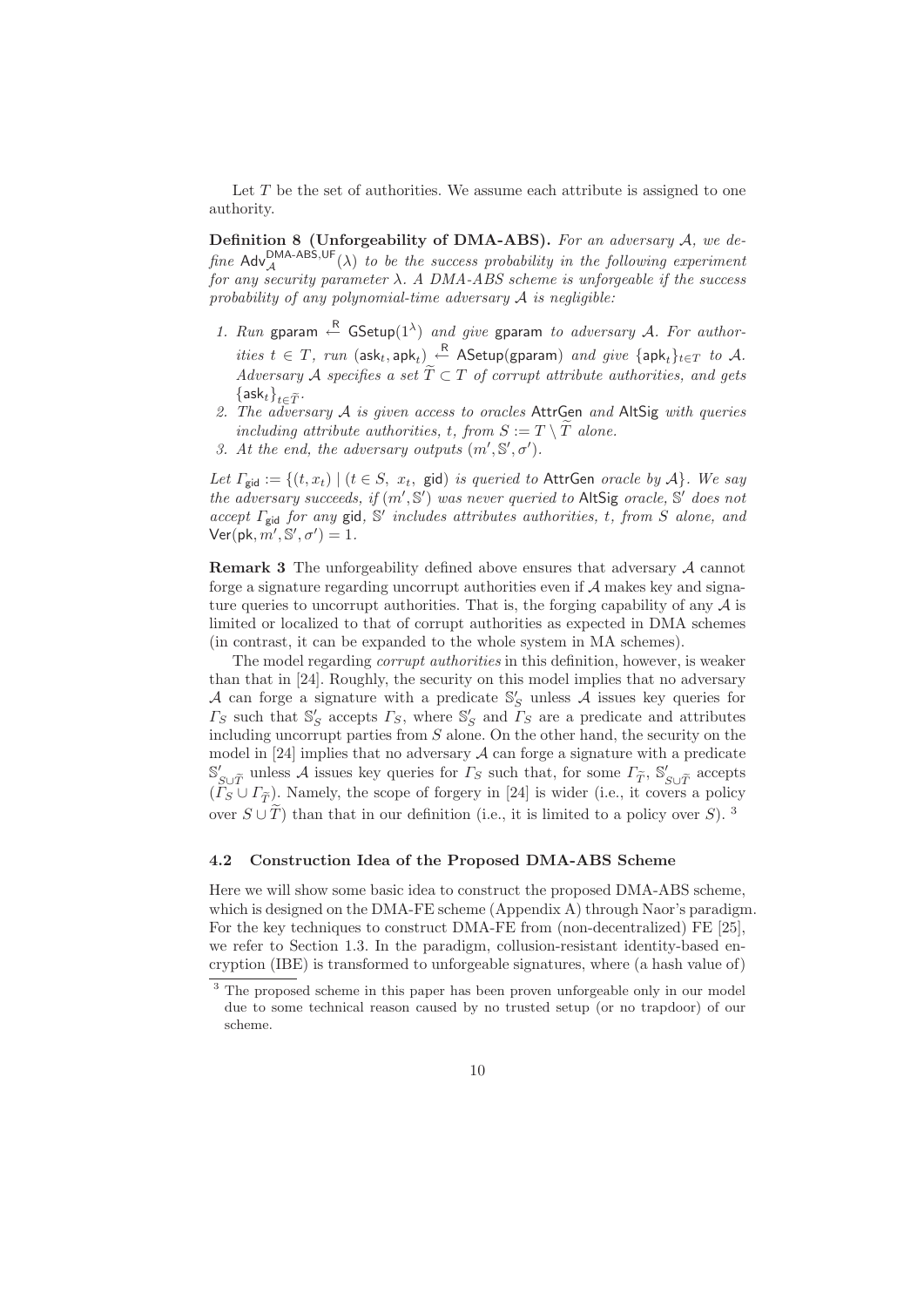a message is used for an identity in IBE. To realize the Naor-like transformation in our DMA-FE, two-dimensional subspaces  $\textsf{span}\langle \boldsymbol{b}_{t,5}, \boldsymbol{b}_{t,6} \rangle$  (and their dual subspaces) are newly added for identity (message) embedding to all spaces  $V_t$  for  $t > 0$ . Note that the privacy condition is not included in Naor's paradigm.

In our variant of Naor's paradigm, a secret signing key  $\mathsf{sk}_{\Gamma}$  with attribute set  $\Gamma$  and a verification text  $\vec{c}$  with access structure S (for signature verification) in our DMA-ABS scheme correspond to a secret decryption key  $\mathsf{sk}_\Gamma$  with  $\Gamma$  and a ciphertext  $\vec{c}$  with  $\hat{S}$  in the DMA-FE scheme, respectively. No counterpart of a signature  $\vec{s}^*$  in the DMA-ABS exists in the DMA-FE, and the privacy property for signature *<sup>s</sup>*<sup>∗</sup> is also specific in DMA-ABS. Signature *s*<sup>∗</sup> in DMA-ABS may be interpreted to be a decryption key specialized to decrypt a ciphertext with access structure S, that is delegated from secret key  $s\,k_F$ . The algorithms of the proposed DMA-ABS scheme can be described in the light of such correspondence to the DMA-FE scheme:

- GSetup Almost the same as that in the DMA-FE scheme except that a hash function,  $H_2$ , is added in gparam. This is used for hashing of message and access structure in the signing and verification algorithms.
- ASetup Almost the same as that in the DMA-FE scheme except that  $\widehat{\mathbb{B}}_t^*$  is *published* in our DMA-ABS, while it is *secret* in the DMA-FE scheme. They are used in our DMA-ABS for the signature generation procedure Sig to meet the *privacy* of signers (for randomization). This is an essential difference between DMA-FE and DMA-ABS.

Here, we remark an important difference in setup between (non-decentralized) ABS and DMA-ABS: While a part of  $\mathbb{B}_0^*, \mathbf{b}_{0,1}^*,$  is a master secret in ABS [27], there is no central space  $\mathbb{V}_0$  in our DMA-ABS. To obtain upforgeability in there is no central space  $\mathbb{V}_0$  in our DMA-ABS. To obtain unforgeability in our setting, the secret key  $b_{0,1}^*$  in ABS is distributed to all  $(b_{t,\iota}^*)_{t>0; \iota=1,2}$ .

Therefore, we modify them to  $(\widetilde{b}^*_{t,\iota} := \pi b^*_{t,\iota})_{t>0; \iota=1,2}$  with  $\pi \stackrel{\cup}{\leftarrow} \mathbb{F}_q$  as a part of public key  $\{\widehat{\mathbb{B}}_t^*\}_{t>0}$ .

AttrGen The same as that in the DMA-FE scheme.

- Sig Specific in DMA-ABS. To meet the privacy condition for *s*<sup>∗</sup>, a novel technique is employed to randomly generate a signature from  $\mathsf{sk}_\varGamma$  and  $\{\widehat{\mathbb{B}}_t^*\}_{(t,x_t)\in\varGamma}$ . Since our DMA-FE (and DMA-ABS) lacks the central space  $\mathbb{V}_0$ , attribute vectors  $(1, x_t)$  and  $\delta(1, x_t)$  with  $\delta \stackrel{\cup}{\leftarrow} \mathbb{F}_q$  are encoded in subspaces span $\langle b_{t,1}^*, b_{t,2}^* \rangle$ and span $\langle b_{t,3}^*, b_{t,4}^*\rangle$ , for sk<sub>Γ</sub> with  $\Gamma := \{(t, x_t)\}\.$  In signature generation, both vectors are re-randomized independently using  $(\vec{b}_{t,\iota}^*, \vec{b}_{t,2+\iota}^*)_{\iota=1,2}$ , in a manner<br>consistent with predicate  $\mathbb{S}$ consistent with predicate S.
- Ver The signature verification in our DMA-ABS checks whether a signature (or a specific decryption key)  $\vec{s}^*$  works as a decryption key to decrypt a verification text (or a ciphertext) associated with  $\mathbb S$  and  $\mathsf H_2(m,\mathbb S)$ .

## **4.3 Proposed DMA-ABS Scheme**

For matrix  $X := (\chi_{i,j})_{i,j=1,\dots,N} \in \mathbb{F}_q^{N \times N}$  and element  $g := (G_1, \dots, G_N)$  in Ndimensional V,  $gX$  denotes  $\left(\sum_{i=1}^N G_i \chi_{i,1}, \ldots, \sum_{i=1}^N G_i \chi_{i,N}\right) = \left(\sum_{i=1}^N \chi_{i,1} G_i, \ldots, \right)$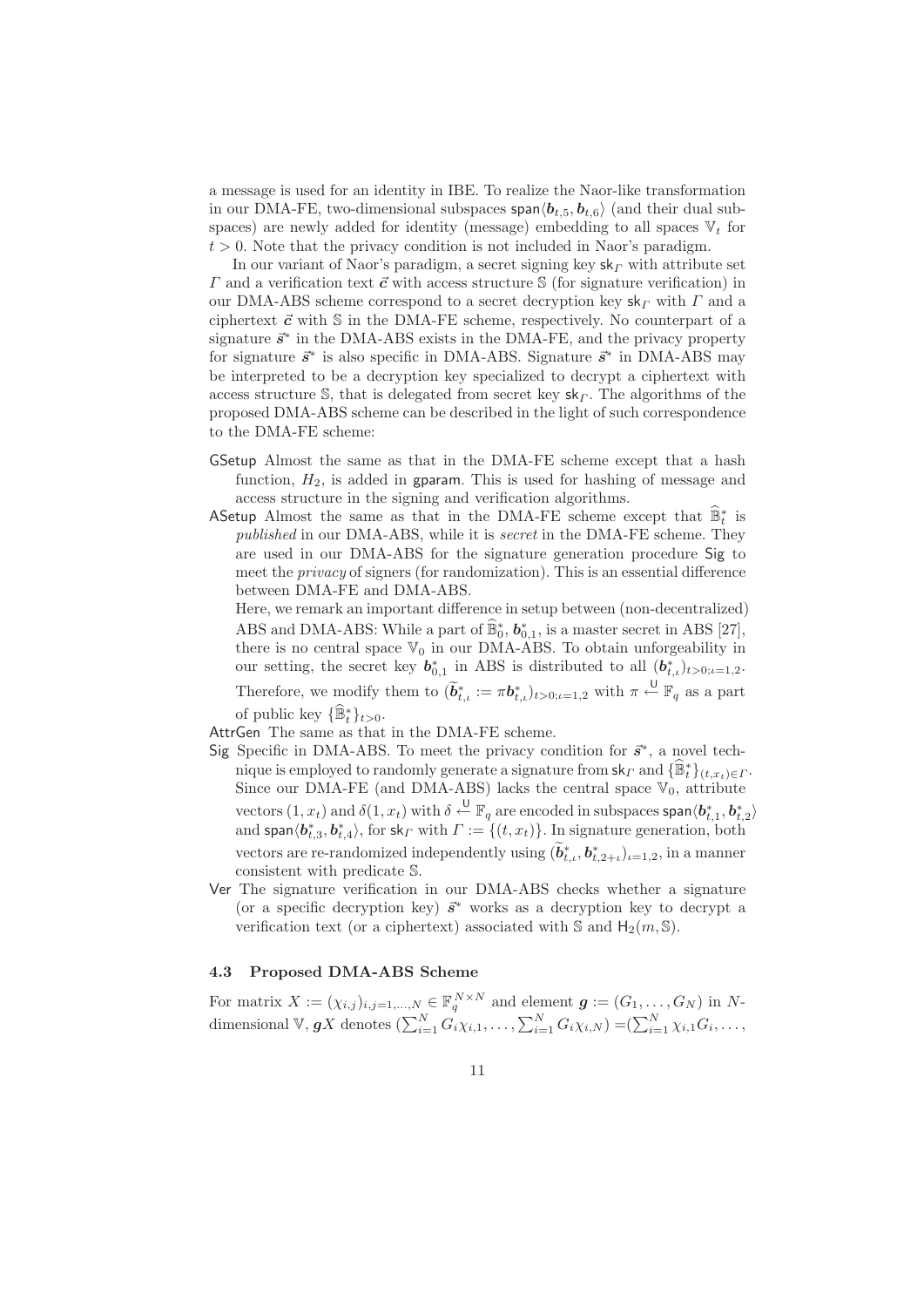$\sum_{i=1}^{N} \chi_{i,N} G_i$  by a natural multiplication of a N-dim. row vector and a  $N \times N$ matrix. Thus, it holds that  $e(gX, h(X^{-1})^T) = e(g, h)$  for any  $g, h \in V$ . The proposed scheme is given as:

 $\mathsf{GSetup}(1^\lambda): \quad \mathsf{param}_\mathbb{G} := (q,\mathbb{G},\mathbb{G}_T,G,e) \overset{\mathsf{R}}{\leftarrow} \mathcal{G}_{\mathsf{bpg}}(1^\lambda),$  $H_1 : \{0,1\}^* \to \mathbb{G}; H_2 : \{0,1\}^* \to \mathbb{F}_q;$  return gparam := (param<sub>G</sub>,  $H_1, H_2$ ). Remark : Given gparam, the following values can be computed by anyone and shared by all parties:  $G_0 := H_1(0^{\lambda}) \in \mathbb{G}$ ,  $G_1 := H_1(0^{\lambda - 1}, 1) \in \mathbb{G}, \quad G_2 := H_1(0^{\lambda - 2}, 1, 0) \in \mathbb{G}, \quad q_T := e(G_0, G_1).$ ASetup(gparam, t) : param<sub>V, :</sub> =  $(q, \mathbb{V}_t, \mathbb{G}_T, \mathbb{A}_t, e) := \mathcal{G}_{d\text{pvs}}(1^{\lambda}, 13, \text{param}_{\mathbb{G}})$ ,  $X_t \stackrel{\mathsf{U}}{\leftarrow} GL(13, \mathbb{F}_q), \quad (\widetilde{\varphi}_{t,\iota,1}, \widetilde{\varphi}_{t,\iota,2}) \stackrel{\mathsf{U}}{\leftarrow} \mathbb{F}_q^2 \text{ for } \iota = 1, 2,$  $\boldsymbol{b}_{t,\iota} := (0^{\iota-1}, G_0, 0^{13-\iota})X_t, \ \boldsymbol{b}^*_{t,\iota} := (0^{\iota-1}, G_1, 0^{13-\iota})(X_t^{-1})^{\mathrm{T}}$ for  $\iota = 1, ..., 13$ , 2 <sup>8</sup> <sup>2</sup> <sup>1</sup>  $\widetilde{b}_{t,1}^* := (G_2, 0, \ldots, 0^8, \ldots, \widetilde{\varphi}_{t,1,1} G_1, \widetilde{\varphi}_{t,1,2} G_1, \ldots, 0) (X_t^{-1})^{\mathrm{T}},$  $\overbrace{\hspace{2.5cm}}^{2}$   $\overbrace{\hspace{2.5cm}}^{8}$   $\overbrace{\hspace{2.5cm}}^{2}$   $\overbrace{\hspace{2.5cm}}^{1}$  $\widetilde{b}_{t,2}^* := (0, G_2, \ldots, 0^8, \ldots, \widetilde{\varphi}_{t,2,1} G_1, \widetilde{\varphi}_{t,2,2} G_1, \ldots, 0) (X_t^{-1})^{\mathrm{T}},$  $\mathbb{B}_t := (\bm{b}_{t,1},\ldots,\bm{b}_{t,13}), \ \ \mathbb{B}^*_t := (\bm{b}^*_{t,1},\ldots,\bm{b}^*_{t,13}), \ \ \mathbb{\widehat{B}}_t := (\bm{b}_{t,1},\ldots,\bm{b}_{t,6},\bm{b}_{t,13}),$  $\widehat{\mathbb{B}}_t^* := (\widetilde{b}^*_{t,1}, \widetilde{b}^*_{t,2}, b^*_{t,3}, \ldots, b^*_{t,6}, b^*_{t,11}, b^*_{t,12}),$  $\text{return \ } \mathsf{ask}_t := X_t, \ \mathsf{apk}_t := (\mathsf{param}_{\mathbb{V}_t}, \widehat{\mathbb{B}}_t, \widehat{\mathbb{B}}_t^*).$ Remark : Let  $\pi \in \mathbb{F}_q$  s.t.  $G_2 = \pi G_1$ , then  $\widetilde{b}^*_{t,1}$  = ( 2  $\widehat{\pi,0}$ , 8  $\widehat{\theta^8}$ 2  $\overbrace{\widetilde{\varphi}_{t,1,1},\widetilde{\varphi}_{t,1,2}}$ 1  $\widehat{0}$  )<sub>B</sub><sup>\*</sup></sub>,  $\widetilde{b}^*_{t,2} = ($ 2  $\widehat{0,\pi}$ , 8  $\widehat{\theta^8}$ 2  $\overbrace{\widetilde{\varphi}_{t,2,1},\widetilde{\varphi}_{t,2,2}}$ 1  $\widehat{0}$  )<sub>B<sup>\*</sup></sub>.  $\mathsf{AttrGen}(\mathsf{gparam},\;t,\;\mathsf{ask}_t,\;\mathsf{gid},\;x_t\in \mathbb{F}_q):\quad G_{\mathsf{gid}}\;:=H_1(\mathsf{gid}),\;(\varphi_{t,1},\varphi_{t,2})\stackrel{\mathsf{U}}{\leftarrow}\mathbb{F}_q^{\,2},$  $\begin{array}{ccc} & & & & 2 & & 6 \\ \hline & & & & & \end{array}$  $\overbrace{\phantom{134521}}^2$  $\mathbf{k}_t^* := (G_1, x_t G_1, G_{\text{gid}}, x_t G_{\text{gid}}, 0^6, \varphi_{t,1} G_1, \varphi_{t,2} G_1, 0) (X_t^{-1})^{\text{T}},$ return  $\text{usk}_{\text{gid},(t,x_t)} := (\text{gid},(t,x_t), \mathbf{k}_t^*).$ Remark : Let  $\delta \in \mathbb{F}_q$  s.t.  $G_{\text{gid}} = \delta G_1$ , then  $\mathbf{k}_t^*$  = ( 2  $\overline{(1, x_t)}$ 2  $\overline{\delta(1, x_t)},$ 6  $\widehat{0^6}$ , 2  $\overbrace{\varphi_{t,1}, \varphi_{t,2}}$ , 0 )<sub>B</sub><sub>*t*</sub>. Sig(gparam, {apk<sub>t</sub>, usk<sub>gid,(t,x<sub>t</sub>)</sub> := (gid,(t,x<sub>t</sub>),  $\mathbf{k}_t^*$ )},  $m, S := (M, \rho)$ ) : If  $\mathbb{S} := (M, \rho)$  accepts  $\Gamma := \{(t, x_t) \in \mathsf{usk}_{\mathsf{gid},(t,x_t)}\}$ , then compute I and  $\{\alpha_i\}_{i \in I}$ such that  $\vec{1} = \sum_{i \in I} \alpha_i M_i$ , where  $M_i$  is the *i*-th row of  $M$ , and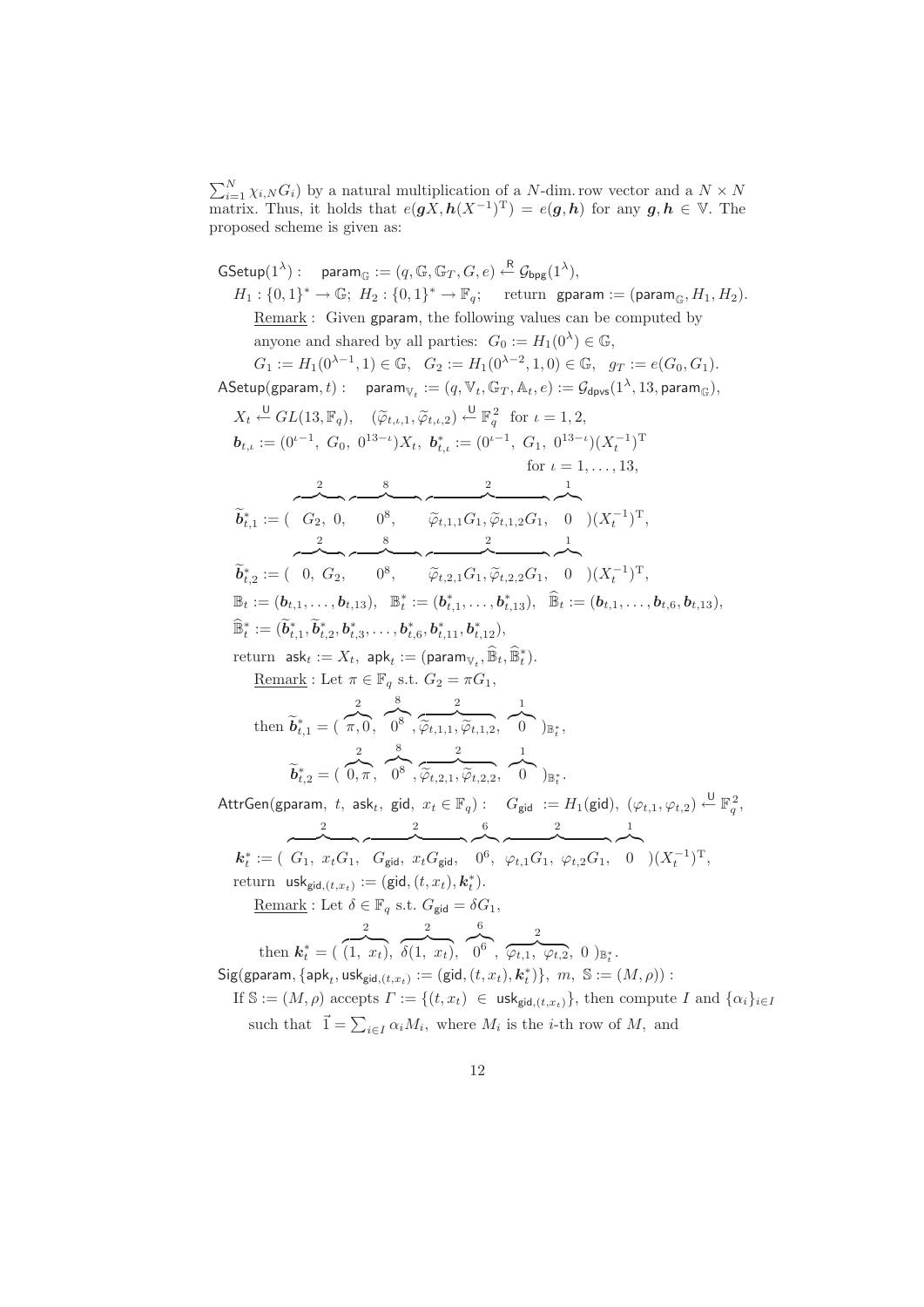$$
I \subseteq \{i \in \{1, \ldots, \ell\} | \left[\rho(i) = (t, v_i) \wedge (t, x_t) \in \Gamma \wedge v_i = x_t\right] \vee \left[\rho(i) = \neg(t, v_i) \wedge (t, x_t) \in \Gamma \wedge v_i \neq x_t\right] \},
$$

 $\psi \stackrel{\mathsf{U}}{\leftarrow} \mathbb{F}_q$ ,  $\psi_i := \psi$  if  $i \in I$ ,  $\psi_i := 0$  if  $i \notin I$  for  $i = 1, \ldots, \ell$ , for  $i = 1, ..., \ell, \quad \zeta_i \stackrel{\cup}{\leftarrow} \mathbb{F}_q$ ,  $(\beta_{i,0}), (\beta_{i,1}) \stackrel{\cup}{\leftarrow} \{(\beta_1, ..., \beta_\ell) \mid \sum_{i=1}^{\ell} \beta_i M_i = \vec{0}\},$ Remark: If rank $(M) \geq \ell$ , the set contains only  $0^{\ell}$ , i.e.,  $\beta_i = 0$  for  $i = 1, ..., \ell$ .

$$
\mathbf{s}_{i}^{*} := \gamma_{i} \cdot \mathbf{k}_{t}^{*} + \psi_{i}(\mathbf{b}_{t,3}^{*} + x_{t} \mathbf{b}_{t,4}^{*}) + \sum_{\iota=1}^{2} \left( y_{i,0,\iota} \widetilde{\mathbf{b}}_{t,\iota}^{*} + y_{i,1,\iota} \mathbf{b}_{t,2+\iota}^{*} \right) + \zeta_{i} \left( \mathbf{b}_{t,5}^{*} + H_{2}(m,\mathbb{S}) \mathbf{b}_{t,6}^{*} \right) + \mathbf{r}_{i}^{*},
$$

where  $r_i^* \stackrel{U}{\leftarrow}$  span $\langle b_{t,11}^*, b_{t,12}^* \rangle$ , and  $\gamma_i, \vec{y}_{i,j} := (y_{i,j,1}, y_{i,j,2})$  for  $j = 0, 1$ , are defined as

if 
$$
i \in I \land \rho(i) = (t, v_i), \quad \gamma_i := \alpha_i, \quad \vec{y}_{i,j} := \beta_{i,j}(1, v_i),
$$
  
\nif  $i \in I \land \rho(i) = \neg(t, v_i), \quad \gamma_i := \frac{\alpha_i}{v_i - x_t}, \quad \vec{y}_{i,j} := \frac{\beta_{i,j}}{v_i - y_{i,j}}(1, y_{i,j})$   
\nwhere  $y_{i,j} \stackrel{\text{U}}{\leftarrow} \mathbb{F}_q \setminus \{v_i\},$   
\nif  $i \notin I \land \rho(i) = (t, v_i), \quad \gamma_i := 0, \quad \vec{y}_{i,j} := \beta_{i,j}(1, v_i),$   
\nif  $i \notin I \land \rho(i) = \neg(t, v_i), \quad \gamma_i := 0, \quad \vec{y}_{i,j} := \frac{\beta_{i,j}}{v_i - y_{i,j}}(1, y_{i,j})$ 

where  $y_{i,j} \stackrel{\mathsf{U}}{\leftarrow} \mathbb{F}_q \setminus \{v_i\},\$ 

return  $\vec{s}^* := (s_1^*, \ldots, s_\ell^*).$ 

 $\mathsf{Ver}(\mathsf{gparam},\{\mathsf{apk}_t\},m,\mathbb{S}:=(M,\rho),\vec{\boldsymbol{s}}^*): \vec{f}\overset{\sf U}{\leftarrow}\mathbb{F}^r_q, \ \vec{s}^{\mathrm{T}}:=(s_1,\ldots,s_\ell)^{\mathrm{T}}:=M\cdot\vec{f}^{\mathrm{T}},$  $s_0 := \vec{1} \cdot \vec{f}^{\mathrm{T}}$ ,  $\vec{f'} \stackrel{\cup}{\leftarrow} \mathbb{F}_q^r$  s.t.  $\vec{1} \cdot \vec{f'}^{\mathrm{T}} = 0$ ,  $\vec{s'}^{\mathrm{T}} := (s'_1, \dots, s'_\ell)^{\mathrm{T}} := M \cdot \vec{f'}^{\mathrm{T}}$ , for  $i = 1, \ldots, \ell, \quad \theta_i, \theta'_i, \theta''_i, \eta_i \stackrel{\cup}{\leftarrow} \mathbb{F}_q$ if  $\rho(i)=(t, v_i),$ 2 <sup>2</sup> <sup>2</sup> <sup>6</sup> <sup>1</sup>  $c_i := (s_i + \theta_i v_i, -\theta_i, s'_i + \theta'_i v_i, -\theta'_i, \theta''_i(H_2(m, \mathbb{S}), -1), 0^6, \eta_i)_{\mathbb{B}_t},$ if  $\rho(i) = \neg(t, v_i)$ ,  $\begin{array}{ccc} \hline \begin{array}{ccc} 2 \end{array} & \begin{array}{ccc} 2 \end{array} & \begin{array}{ccc} 6 \end{array} & \begin{array}{ccc} 1 \end{array} \end{array}$  $c_i := (s_i(v_i, -1), s'_i(v_i, -1), \theta''_i(H_2(m, \mathbb{S}), -1), \theta^6, \eta_i)_{\mathbb{B}_t},$  $c_{d+1} := g_T^{s_0}$ , return 1 if  $\prod_{i=1}^{\ell} e(c_i, s_i^*) = c_{d+1}$ , return 0 otherwise.

**[Correctness]** If  $\mathbb{S} := (M, \rho)$  accepts  $\Gamma := \{(t, x_t) \in \text{usk}_{\text{gid},(t, x_t)}\}, \prod_{i=1}^{\ell} e(c_i, s_i^*)$  $=\prod_{i\in I}\big(e(\bm{c}_i,\bm{k}^*_t)^{\gamma_i}e(\bm{c}_i,\bm{b}^*_3+x_{t,\bm{\iota}}\bm{b}^*_4)^{\psi}\big)\cdot \prod_{i=1}^{\ell}\prod_{i=1}^2e(\bm{c}_i,\bm{\widetilde{b}}^*_t)^{y_{i,0,\bm{\iota}}}e(\bm{c}_i,\bm{b}^*_{2+\bm{\iota}})^{y_{i,1,\bm{\iota}}}$  $=\prod_{i\in I}g_T^{\alpha_i(s_i+(\delta+\psi)s'_i)}\cdot\prod_{i=1}^\ell g_T^{\pi\beta_{i,0}s_i+\beta_{i,1}s'_i}=g_T^{\sum_{i\in I}\alpha_i(s_i+(\delta+\psi)s'_i)}\cdot g_T^{\sum_{i=1}^\ell(\pi\beta_{i,0}s_i+\beta_{i,1}s'_i)}$  $=g_T^{s_0}$ , since  $\sum_{i\in I}\alpha_i s_i = s_0$  and  $\sum_{i\in I}\alpha_i s'_i = \sum_{i=1}^{\ell} \beta_{i,0} s_i = \sum_{i=1}^{\ell} \beta_{i,1} s'_i = 0$ .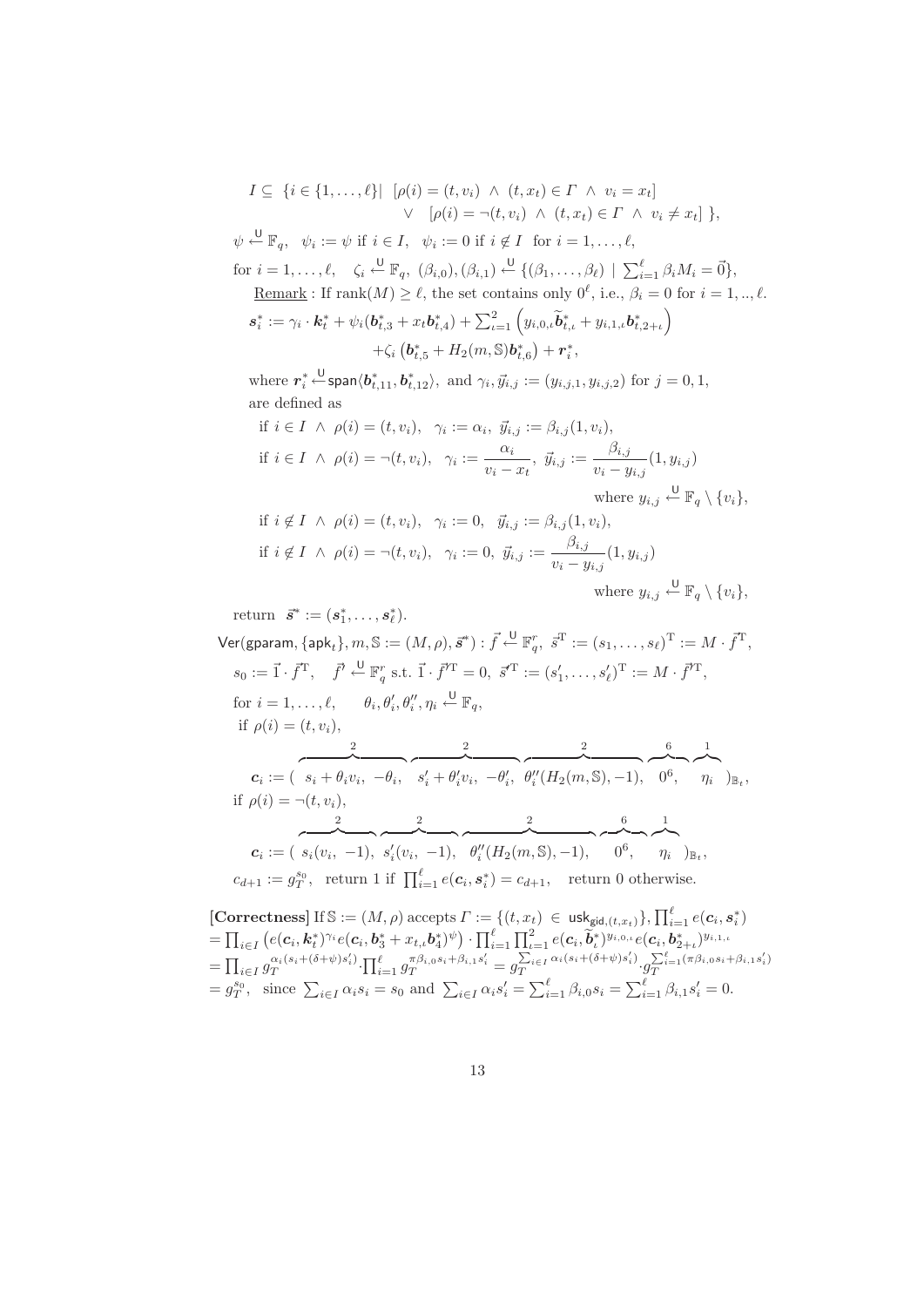**Comparison with the MA-ABS Scheme in [27]** Okamoto-Takashima [27] gave a fully secure (non-decentralized) MA-ABS scheme on the DPVS framework. In their scheme, a signature (SIG) associated with a policy of size  $\ell$ consists of  $(\ell + 2)$  components,  $(s_0^*, \ldots, s_{\ell+1}^*)$ , which are categorized into three roles. The first one,  $s_0^* \in V_0$  (for  $t = 0$ ), is for embedding/recovering a secret, the second,  $(s_1^*, \ldots, s_\ell^*)$ , for secret shares on the policy (access structure), and the last,  $s_{\ell+1}^* \in V_{d+1}$  (for  $t = d + 1$ ), is for embedding/verifying the hashed value,  $H_2(m, \mathbb{S})$ . The secret share components,  $(s_1^*, \ldots, s_\ell^*)$ , are 7-dimensional  $(7 = 2 + 2 + 2 + 1)$ , where the first 2-dimensional part is the real-encoding part (real part, for short) for shared secrets, the second the hidden part for semifunctional signatures, the third the signature randomness part, and the last is the verification text (VT) randomness part.

In the DMA setting, we cannot use special (central) spaces,  $\mathbb{V}_0$  and  $\mathbb{V}_{d+1}$ . Instead, we should distribute the roles of these spaces into the secret share components,  $(s_1^*, \ldots, s_\ell^*)$ . As a result, these components become 13-dimensional  $(13 = 6 + 4 + 2 + 1)$ , where the real part (hidden part, resp.) is expanded to 6-dimensions (4-dimensions, resp.) (see the figure below). The 6-dimensional real part consists of 2 dimensions to distribute the role of  $\mathbb{V}_0$ , 2 dimensions for secret shares, and 2 dimensions to distribute the role of  $\mathbb{V}_{d+1}$ . We also use additional 2 dimensions in the hidden part to execute the *swapping* technique in the security proof.

| SIG component $(t \neq 0, d+1)$ | $\frac{2}{\text{real}}$ | $\frac{2}{\text{hidden}}$ | $\frac{1}{\text{N}} \cdot \frac{1}{\text{N}} \cdot \frac{1}{\text{N}}$ |
|---------------------------------|-------------------------|---------------------------|------------------------------------------------------------------------|
| SIG component in our DMA-ABS :  | 6                       | $\frac{4}{\text{hidden}}$ | $\frac{2}{\text{SIG ran.}} \cdot \frac{1}{\text{NT ran.}}$             |

#### **4.4 Security of the Proposed DMA-ABS**

The (standard) DLIN assumption is given in the full version [26].

**Theorem 1.** *The proposed DMA-ABS scheme is perfectly private.*

**Theorem 2.** *The proposed DMA-ABS scheme is unforgeable (adaptive-predicate unforgeable) under the DLIN assumption in the random oracle model.*

The proofs of Theorems 1 and 2 are given in the full version of this paper [26].

#### **4.5 Performance**

In this section, we compare the efficiency and security of the proposed DMA-ABS scheme with the existing MA-ABS schemes in the standard model (instantiation 2 in [24] and MA-ABS in [27]) as well as the ABS scheme in the generic group model (instantiation 3 in [24]) as a benchmark. Since all of these schemes can be implemented over a *prime order* pairing group, the size of a group element can be around the size of  $\mathbb{F}_q$  (e.g., 256 bits). In Table 1,  $\ell$  and r represent the size of the underlying access structure matrix M for a predicate, i.e.,  $M \in \mathbb{F}_q^{\ell \times r}$ .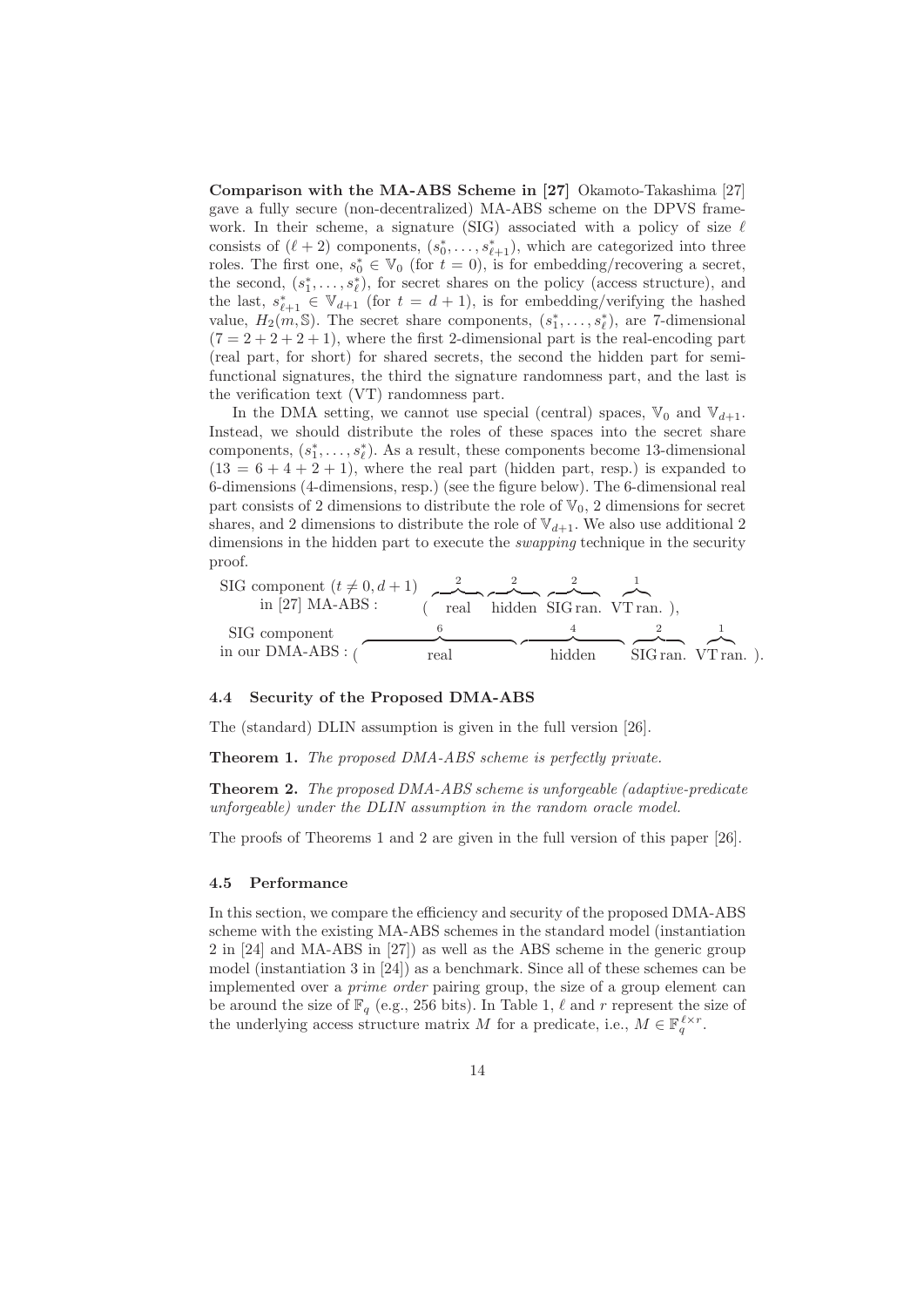|                             | MPR10 [24]      | MPR10 [24]       | $\overline{\text{OT}}11$ [27] | Proposed                    |
|-----------------------------|-----------------|------------------|-------------------------------|-----------------------------|
|                             | Instantiation 3 | Instantiation 2  |                               |                             |
| Signature size              | $\ell+r+2$      | $36\ell + 2r$    | $7\ell + 11$                  | $13\ell$                    |
| $(\text{\# of group elts})$ |                 | $+9\lambda + 12$ |                               |                             |
| Decentralized               | X               | $\times$         | $\times$                      |                             |
| Model                       | generic group   | standard         | standard                      | random oracle               |
|                             | model           | model            | model                         | model                       |
| Security                    | full            | full             | full                          | full                        |
| Authority                   | strong          | strong           | weak                          | weak                        |
| Corruption Type             |                 |                  |                               |                             |
| Assumptions                 | CR hash         | <b>DLIN</b>      | DLIN and                      | <b>DLIN</b>                 |
|                             |                 |                  | CR hash                       |                             |
| Predicates                  | monotone        | monotone         |                               | non-monotonell non-monotone |
| Sig. size example 1         |                 |                  |                               |                             |
| $(\ell = 10, r = 5,$        | 17              | 1534             | 81                            | 130                         |
| $\lambda = 128$             |                 |                  |                               |                             |
| Sig. size example 2         |                 |                  |                               |                             |
| $(\ell = 100, r = 50,$      | 152             | 4864             | 711                           | 1300                        |
| $\lambda = 128$             |                 |                  |                               |                             |

**Table 1.** Comparison with the Existing MA-ABS Schemes

For example, some predicate with 4 AND and 5 OR gates as well as 10 variables may be expressed by a  $10 \times 5$  matrix, and a predicate with 49 AND and 50 OR gates as well as 100 variables may be expressed by a  $100 \times 50$  matrix (see the appendix of [20]).  $\lambda$  is the security parameter (e.g., 128).

## **5 Concluding Remarks**

We presented the first DMA-ABS scheme, in which no central authority and no trusted setup are required. An adaptively secure DMA-FE scheme with no trusted setup was also presented.

One of the most important remaining problems in this paper is to construct a DMA-ABS (and DMA-FE) scheme in the standard model (without random oracles). It would be also important to realize a DMA-ABS (and DMA-FE) scheme with no trusted setup in a stronger authority corruption model (like that in [24]), and to introduce a revocation mechanism in a DMA-ABS scheme.

## **References**

- 1. Beimel, A.: Secure schemes for secret sharing and key distribution. PhD Thesis, Israel Institute of Technology, Technion, Haifa (1996)
- 2. Belenkiy, M., Camenisch, J., Chase, M., Kohlweiss, M., Lysyanskaya, A., Shacham, H.: Randomizable proofs and delegatable anonymous credentials. In: Halevi [15], pp. 108–125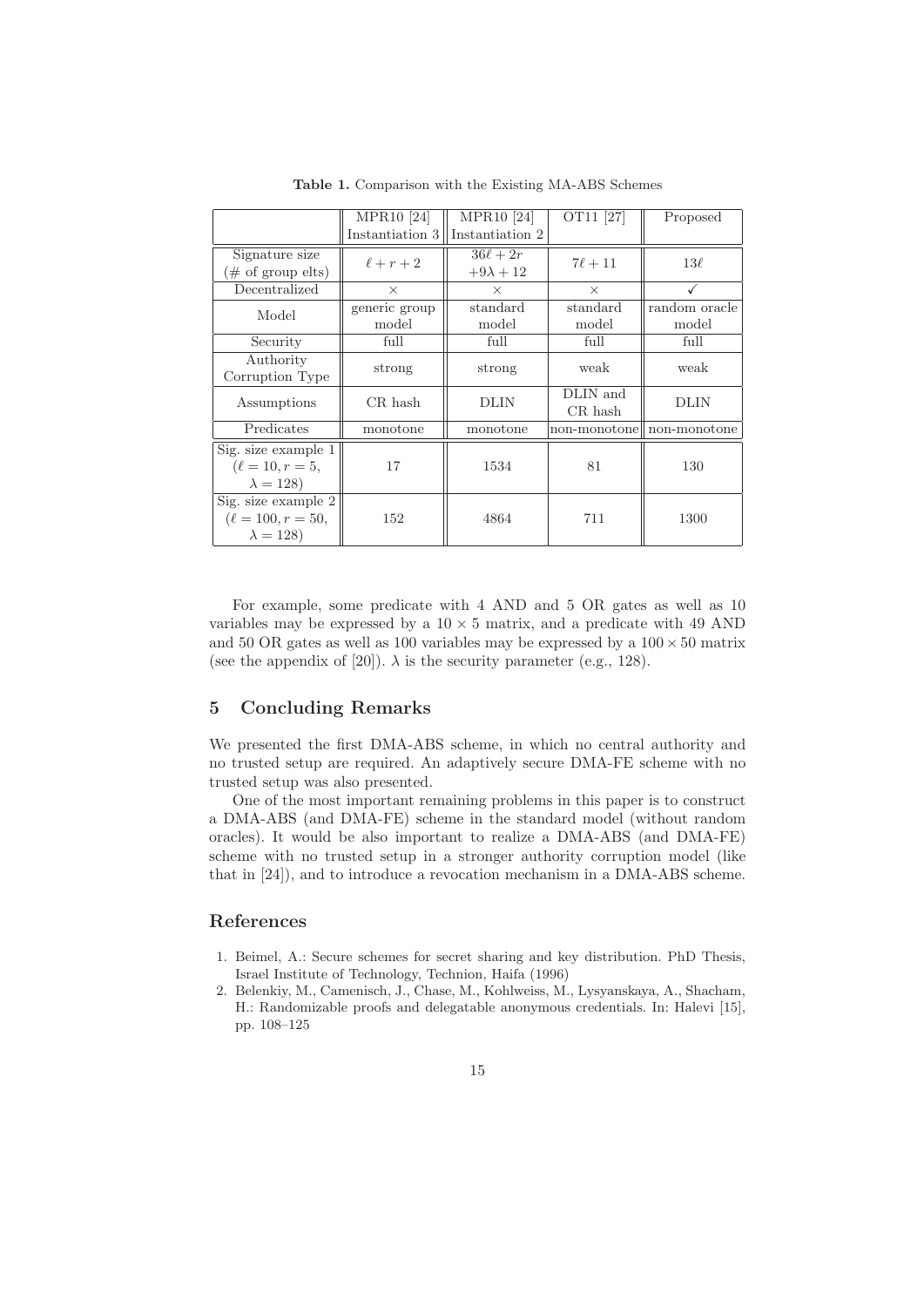- 3. Belenkiy, M., Chase, M., Kohlweiss, M., Lysyanskaya, A.: P-signatures and noninteractive anonymous credentials. In: Canetti, R. (ed.) TCC. Lecture Notes in Computer Science, vol. 4948, pp. 356–374. Springer (2008)
- 4. Boneh, D., Franklin, M.K.: Identity-based encryption from the Weil pairing. In: Kilian, J. (ed.) CRYPTO 2001. LNCS, vol. 2139, pp. 213–229. Springer (2001)
- 5. Boyen, X.: Mesh signatures. In: Naor, M. (ed.) EUROCRYPT. Lecture Notes in Computer Science, vol. 4515, pp. 210–227. Springer (2007)
- 6. Camenisch, J., Groß, T.: Efficient attributes for anonymous credentials. In: Ning, P., Syverson, P.F., Jha, S. (eds.) ACM Conference on Computer and Communications Security. pp. 345–356. ACM (2008)
- 7. Camenisch, J., Lysyanskaya, A.: An efficient system for non-transferable anonymous credentials with optional anonymity revocation. In: Pfitzmann, B. (ed.) EU-ROCRYPT. Lecture Notes in Computer Science, vol. 2045, pp. 93–118. Springer (2001)
- 8. Camenisch, J., Lysyanskaya, A.: Signature schemes and anonymous credentials from bilinear maps. In: Franklin, M.K. (ed.) CRYPTO. LNCS, vol. 3152, pp. 56– 72. Springer (2004)
- 9. Chase, M.: Multi-authority attribute based encryption. In: Vadhan, S.P. (ed.) TCC. LNCS, vol. 4392, pp. 515–534. Springer (2007)
- 10. Chaum, D.: Security without identification: Transaction systems to make big brother obsolete. Commun. ACM 28(10), 1030–1044 (1985)
- 11. Escala, A., Herranz, J., Morillo, P.: Revocable attribute-based signatures with adaptive security in the standard model. In: Nitaj, A., Pointcheval, D. (eds.) AFRICACRYPT. Lecture Notes in Computer Science, vol. 6737, pp. 224–241. Springer (2011)
- 12. Estibals, N.: Compact hardware for computing the tate pairing over 128-bitsecurity supersingular curves. In: Joye, M., Miyaji, A., Otsuka, A. (eds.) Pairing. Lecture Notes in Computer Science, vol. 6487, pp. 397–416. Springer (2010)
- 13. FIPS PUB 180-1, 180-2: Secure hash standard. NIST (1995, 2002)
- 14. Guo, S., Zeng, Y.: Attribute-based signature scheme. In: ISA. pp. 509–511. IEEE (2008)
- 15. Halevi, S. (ed.): Advances in Cryptology CRYPTO 2009, 29th Annual International Cryptology Conference, Santa Barbara, CA, USA, August 16-20, 2009. Proceedings, LNCS, vol. 5677. Springer (2009)
- 16. ISO/IEC 15946-5: Information technology Security techniques Cryptographic techniques based on elliptic curves - Part 5: Elliptic curve generation. ISO/IEC (2009)
- 17. Khader, D.: Attribute based group signature with revocation. IACR Cryptology ePrint Archive 2007, 241 (2007)
- 18. Khader, D.: Attribute based group signatures. IACR Cryptology ePrint Archive 2007, 159 (2007)
- 19. Lewko, A.B.: Tools for simulating features of composite order bilinear groups in the prime order setting. In: Pointcheval, D., Johansson, T. (eds.) EUROCRYPT. LNCS, vol. 7237, pp. 318–335. Springer (2012)
- 20. Lewko, A.B., Waters, B.: Decentralizing attribute-based encryption. In: Paterson, K.G. (ed.) EUROCRYPT 2011. LNCS, vol. 6632, pp. 568–588. Springer (2011)
- 21. Li, J., Au, M.H., Susilo, W., Xie, D., Ren, K.: Attribute-based signature and its applications. In: Feng, D., Basin, D.A., Liu, P. (eds.) ASIACCS. pp. 60–69. ACM (2010)
- 22. Li, J., Kim, K.: Attribute-based ring signatures. IACR Cryptology ePrint Archive 2008, 394 (2008)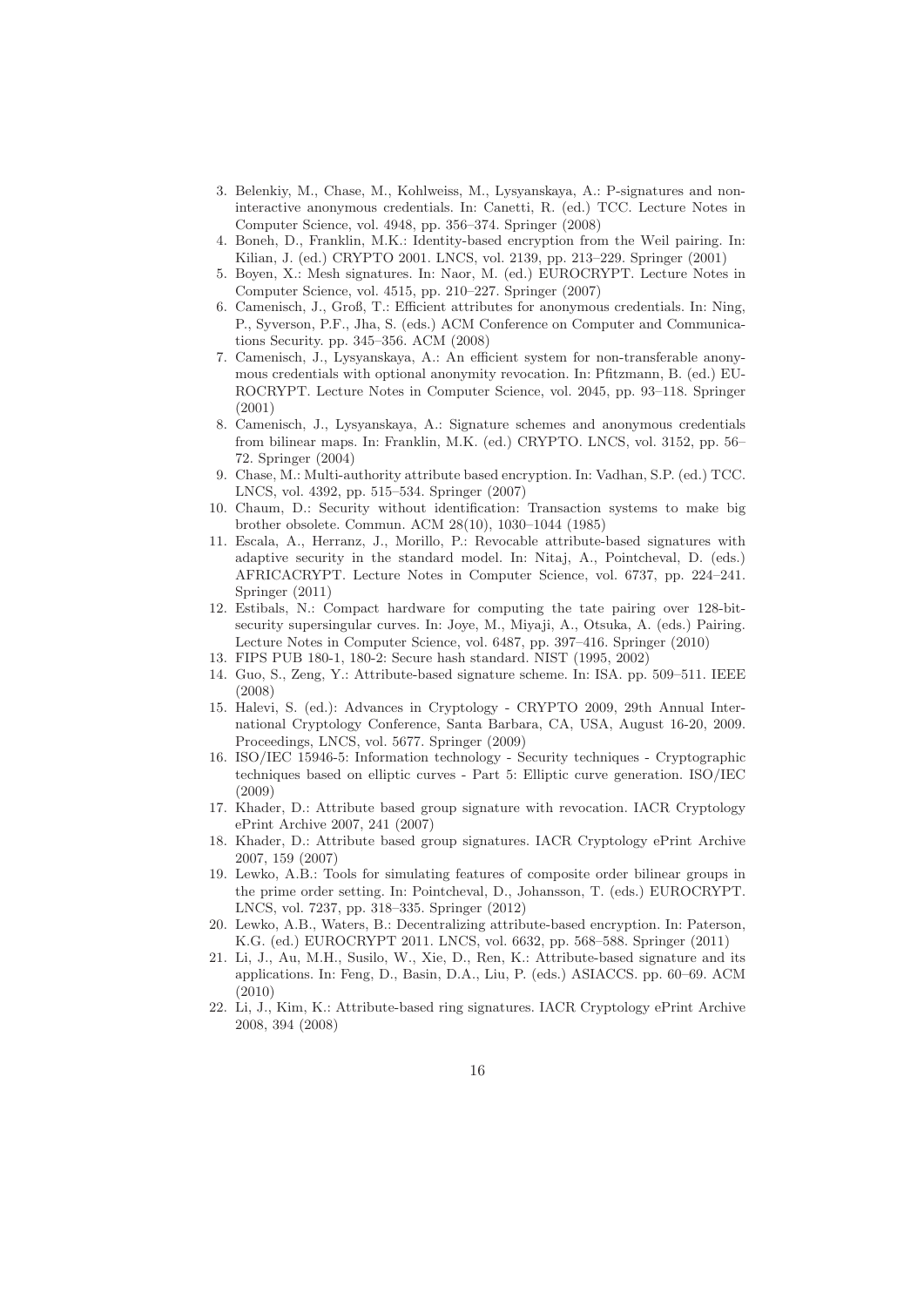- 23. Maji, H.K., Prabhakaran, M., Rosulek, M.: Attribute-based signatures: Achieving attribute-privacy and collusion-resistance. IACR Cryptology ePrint Archive 2008, 328 (2008)
- 24. Maji, H.K., Prabhakaran, M., Rosulek, M.: Attribute-based signatures. In: Kiayias, A. (ed.) CT-RSA. Lecture Notes in Computer Science, vol. 6558, pp. 376–392. Springer (2011)
- 25. Okamoto, T., Takashima, K.: Fully secure functional encryption with general relations from the decisional linear assumption. In: Rabin, T. (ed.) CRYPTO 2010. LNCS, vol. 6223, pp. 191–208. Springer (2010), full version is available at
- 26. Okamoto, T., Takashima, K.: Decentralized attribute-based signatures. IACR Cryptology ePrint Archive 2011, 701 (2011), full version of this paper, http:
- 27. Okamoto, T., Takashima, K.: Efficient attribute-based signatures for non-monotone predicates in the standard model. In: Catalano, D., Fazio, N., Gennaro, R., Nicolosi, A. (eds.) Public Key Cryptography. LNCS, vol. 6571, pp. 35–52. Springer (2011), full version is available at http://eprint.iacr.org/2011/700
- 28. Rivest, R.L., Shamir, A., Tauman, Y.: How to leak a secret. In: Boyd, C. (ed.) ASIACRYPT. Lecture Notes in Computer Science, vol. 2248, pp. 552–565. Springer (2001)
- 29. Shacham, H., Waters, B.: Efficient ring signatures without random oracles. In: Okamoto, T., Wang, X. (eds.) Public Key Cryptography. Lecture Notes in Computer Science, vol. 4450, pp. 166–180. Springer (2007)
- 30. Shahandashti, S.F., Safavi-Naini, R.: Threshold attribute-based signatures and their application to anonymous credential systems. In: Preneel, B. (ed.) AFRICACRYPT. Lecture Notes in Computer Science, vol. 5580, pp. 198–216. Springer (2009)
- 31. Waters, B.: Dual system encryption: Realizing fully secure IBE and HIBE under simple assumptions. In: Halevi [15], pp. 619–636
- 32. Yang, P., Cao, Z., Dong, X.: Fuzzy identity based signature. IACR Cryptology ePrint Archive 2008, 2 (2008)

## **A Proposed DMA-FE**

We define function  $\tilde{\rho}: \{1,\ldots,\ell\} \to \{1,\ldots,d\}$  by  $\tilde{\rho}(i) := t$  if  $\rho(i) = (t, \vec{v})$  or  $\rho(i) = \neg(t, \vec{v})$ , where  $\rho$  is given in access structure  $\mathbb{S} := (M, \rho)$ . In the proposed scheme, we assume that  $\tilde{\rho}$  is injective for  $\mathbb{S} := (M, \rho)$  with ciphertext  $\mathbf{c} = \mathbf{c}_{\mathbb{S}}$ . We will show how to relax the restriction in the full version [26]. In the description of the scheme, we assume that input vector  $\vec{x}_t := (x_{t,1}, \ldots, x_{t,n_t})$  is normalized such that  $x_{t,1} := 1$ . (If  $\vec{x}_t$  is not normalized, change it to a normalized one by  $(1/x_{t,1}) \cdot \vec{x}_t$  assuming that  $x_{t,1}$  is non-zero). In addition, we assume that input vector  $\vec{v}_i := (v_{i,1},\ldots,v_{i,n_t})$  satisfies that  $v_{i,n_t} \neq 0$ . For matrix  $X :=$  $(\chi_{i,j})_{i,j=1,\dots,N} \in \mathbb{F}_q^{N \times N}$  and element  $\boldsymbol{g} := (G_1,\dots,G_N)$  in N-dimensional V, for notation  $\boldsymbol{g} X$  refer to Section 4.3 notation  $qX$ , refer to Section 4.3.

 $\mathsf{GSetup}(1^\lambda): \quad \mathsf{param}_\mathbb{G} := (q, \mathbb{G}, \mathbb{G}_T, G, e) \stackrel{\mathsf{R}}{\leftarrow} \mathcal{G}_{\mathsf{bpg}}(1^\lambda), \quad H: \{0,1\}^* \to \mathbb{G};$ return gparam := (param $\epsilon, H$ ).

Remark : Given gparam, the following values can be computed by